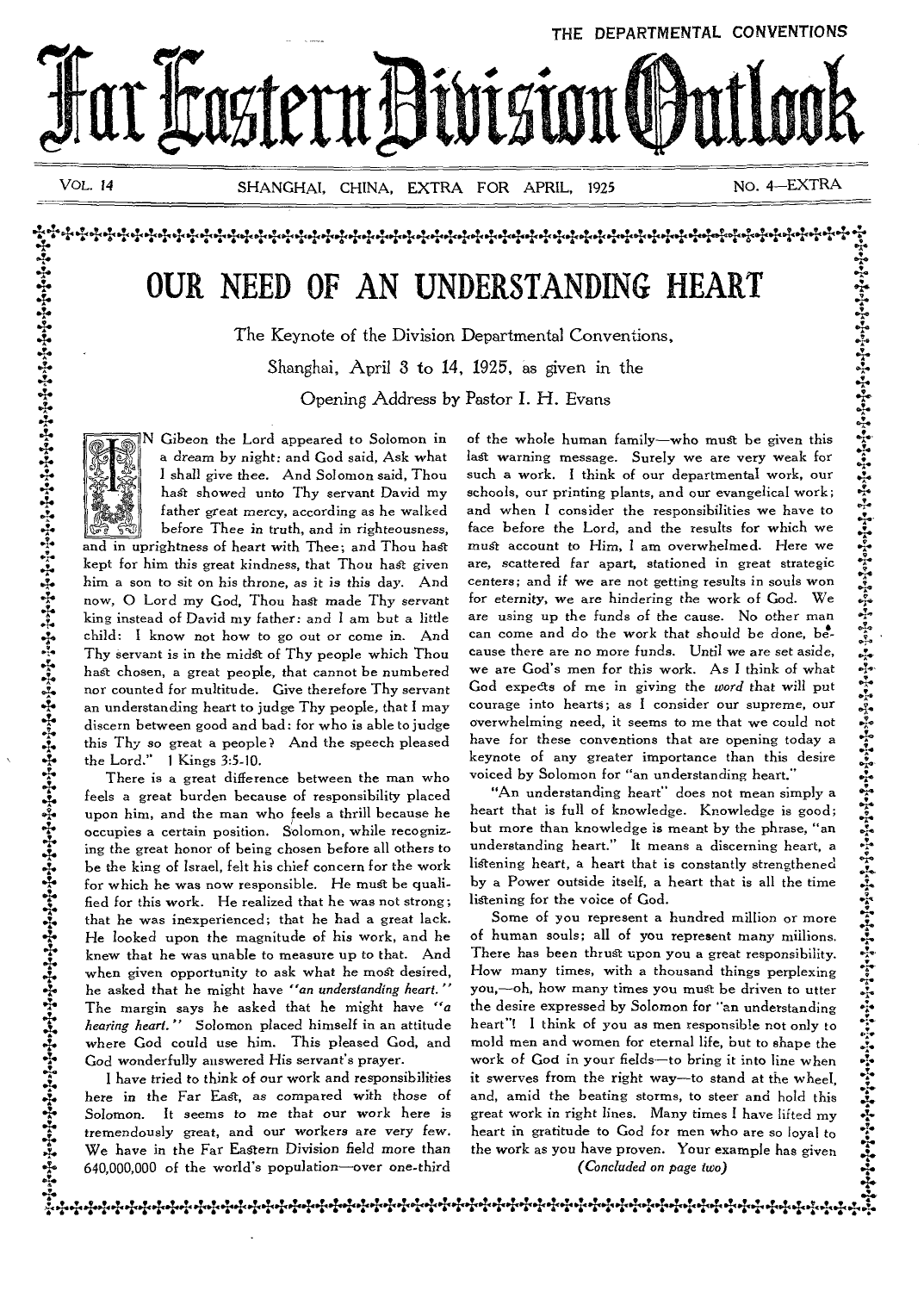## **Our Need of an Understanding Heart The Keynote of the Conventions**

#### *(Concluded from page one)*

**me courage. Men situated far away from friends and fellow workers; nobody to counsel with; no one to speak a word of cheer to you; no human eye to see how hard you work; no one to help in trying situations; yet ever staying, hoping, praying! I think it is a wonderful thing to do such a work as many of you are doing. It is wonderful to believe in a God who can put such loyalty into the hearts of men that they will gladly lay down their lives before they would shirk responsibility or fail in their work, yet who nevertheless are ever conscious that they are wholly unable of themselves to meet the needs of the work.** 

**Brethren, we need to pray the prayer of Solomon,**  *"give therefore Thy servant an understanding heart."* **A Power mightier than we helping us—this is our great need, our only hope. Every man in his location, in whatever capacity he may be called to work, should realize the greatness of that special work he represents, and should pray, "Lord, here I am, a vessel to be filled. This great work, so utterly beyond my ability to perform,—make me by the infilling of Thy Holy Spirit an instrument in Thine hand for the doing of it."** 

**For three years and a half the twelve disciples were 'under the direct instruction of the Master-Teacher. Yet even then they were not fitted to go out to preach the gospel until first they were endued with power from on high. And if they could not go unfilled, unendued, surely we without the presence of the Holy Spirit in our hearts are not qualified for service.** 

**We mat think seriously if we would be in the right attitude to be used of God in His work. It is not training and native ability alone that are needed. You have these in a greater or less degree; and these natural and acquired gifts can be used of God. But they must be under the control of the Holy Spirit. The work of God in these last days is to be finished "not by might, nor by power, but by My**  Spirit, saith the Lord of hosts." In whatever capacity we **are at work, there is little to be gained by depending on the wisdom of man, but with the wisdom and power of God transforming and vitalizing the life and labors, there is everything to be gained.** 

**I would that I might say something that would help you to appreciate more fully the value of souls,—to understand that they are more precious than life itself. When a sinner has been adopted into the family of God, he then is one of God's children. I do not believe that it is right for a man who has once known God, to be allowed to wander away from the fold or church. The church must hold him, if possible. We must give our very lives for the spiritual life of these straying ones. We must hold them all for God. When they say, "I want to get away from the Lord; sintempted, I am unworthy," we must refuse to let them get away from our love and our prayers and our labors. We cannot afford to let these boys and girls come to school and backslide or to continue living in sin, We have bigger work than merely to educate their heads. We must impart to them something that is given by the Holy Spirit; we must bring to them an experience, a power, that will hold these boys and girls to the faith.** 

**Nor can a director of a mission be indifferent when a member is drifting away from the church. Sometimes we meet an individual, and we say, "He doesn't appeal to me."** 

**That man may not appeal to you, but he** does **appeal to the heart of God. God so loved that man, that He gave His only begotten Son to die for him. That soul has been bought with the precious blood of the Son of God. And if God spared not His own Son in that man's behalf, shall you and 1** be **indifferent to his eternal interests? I say, It is unthinkable. How can we stand up before God at the Judgment bar, and hear Him say to us; "I bought that**  man **with My blood, and you were indifferent to his eternal salvation. You did not visit him nor pray with him. You did not throw around him** your **arms of love and compel him to return to My fold."** 

**Brethren, we are accountable for these men and women; and we should spare no toil, or prayers, or sacrifice, that we may present each one perfect before God. These men and women are not bastard children. They are the purchased possession of God, just as we are; and we are to bind them to the altar of God so firmly that they will** never **wander away.** 

**There is no easy time before us. A mighty and subtle**  power **has long held a monopoly over the hearts of the Far East. Satan is a mighty general, with a trained army of kindred spirits, and he purposes to put up a fight for every soul that is taken from his ranks. We are in an enemy's**  country, **and we are here for conquest, here to wrest the souls of these men from Satan who is in control. We must fight for these souls; we must battle with principalities and powers and the ruler of this world, as men who battle for life. We must stand, as it were, with our backs to the wall, armed with a determination that never flags, and knowing that standing with us is the great and mighty God, and that all the agencies of heaven are at our command.** 

**During these conventions, dear friends, again and again we must turn to the Source of our power. Again and again, as teachers, as Sabbath school workers, as ministers and leaders, we must call upon the great storehouse for supplies. We must hold our cup for a refilling. We have before us a council to continue for ten days. This should be a time when we recognize in a special way the claims of God upon us, and engage unitedly in earnestly seeking Him. I do desire that these departmental conventions shall not be mere "resolving" conventions, with a great string of resolutions. Resolutions are all right, but they are not our strength. Our strength is in looking to God and in crying to Him as did Solomon, realizing that we are as little children, and that without heavenly wisdom we cannot do this great work and meet the mind of God.** 

**And so, brethren, as we know the Source of our power, let us seek a full supply of grace. As we know that the storehouse of God is full of riches, let** us come **to Him and be filled. We can all be supplied if we will—filled to overflowing. And this means power. If we would do this, we could multiply our strength in this field many fold.** 

**We are here as God's reapers. We are His harvest-men. The whitened harvest bids us reap. If only we could rise in the strength of God, we could gather thousands of sheaves for Christ. Let us during this meeting turn again and again to the God whom Solomon sought, and** say, "0 Lord, give **us wisdom for our work. Teach our hearts to look to Thee for guidance. Teach us that our strength lies**  not in men, but in Thee-in the gift of the grace of God **dwelling in us by faith." And may the Spirit of the Lord make these conventions the most spiritual, the most mighty, the most uplifting influence that has ever come into** our work in the Far East!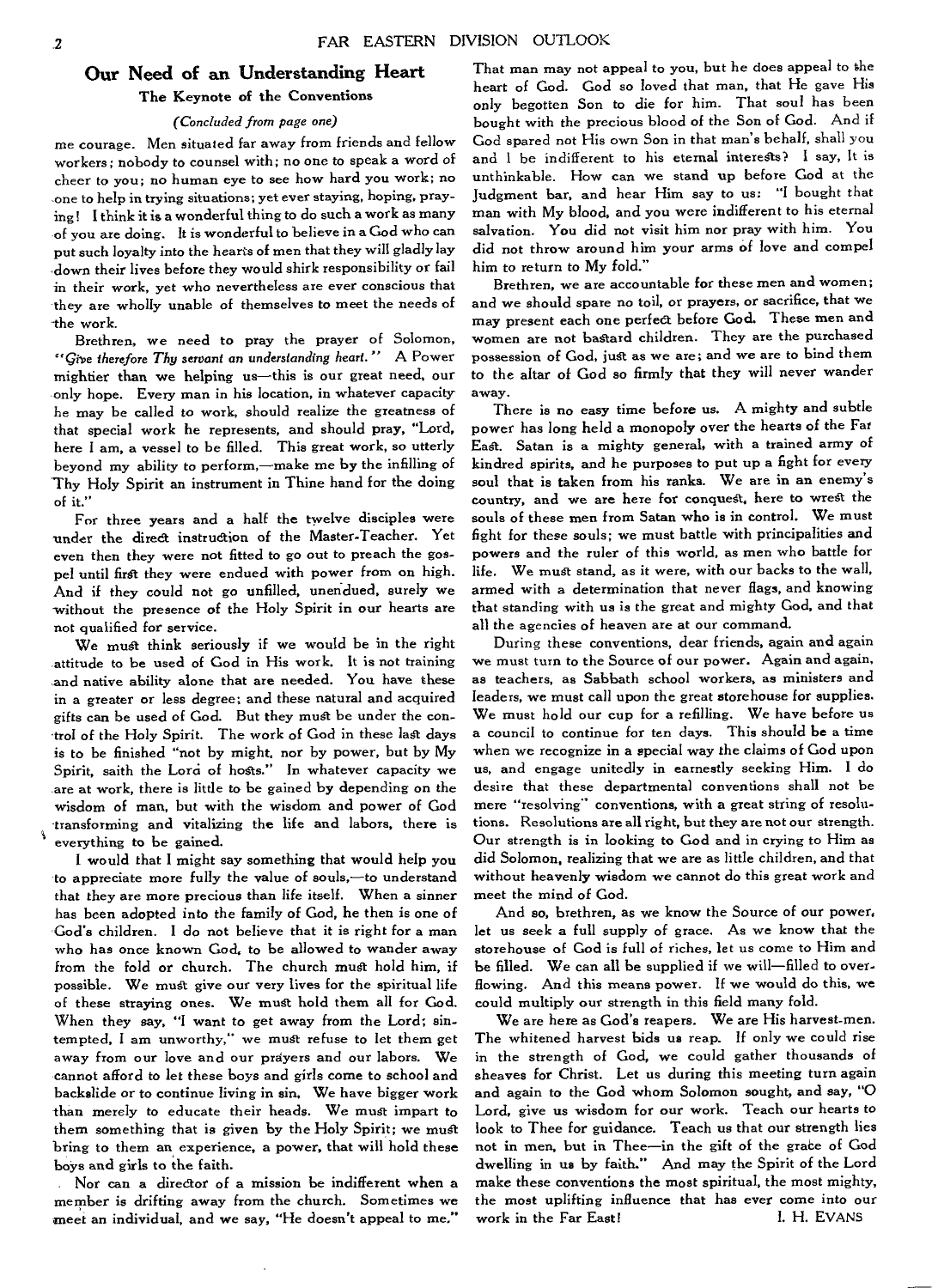# THE DEPARTMENTAL CONVENTIONS

## **The Opening Hour**

PROMPTLY at eight o'clock on the morning of April 3, delegates from every Union of the Far Eastern Division met in the upper assembly room of the Signs Press, Shanghai, for the opening hour of the Departmental Conventions appointed for April 3-14, 1925. Some of those present had not met thus since our general divisional gathering in April, 1917. Pastor **0.** A. Hall, chairman of the devotional committee, announced as the opening hymn, "My Lord and **I,** and all united in singing,—

> "I have a Friend so precious, So very dear to me. He loves me with such tender love, He loves so faithfully; I could not live apart from Him, I love to feel Him nigh, And so we dwell together, My Lord and I.

Pastor M. C. Warren, just in from the West China Mission, led the brethren and sisters in earnest petition to the God of assemblies to grace our Conventions with the presence of His Holy Spirit.

#### **The Morning Lesson**

The morning lesson was given by Pastor **I.** H. Evans, who based his remarks on 1 Kings 3:5-14, and appealed to those present to enter into fullest fellowship with the Lord of the harvest by putting into our work all there is of us, thus multiplying results many fold. On another page of this number appears a synopsis of this address that so thrilled our hearts and stirred us to desire to give ourselves wholly to God and to service for the peoples with whom we are surrounded.

## **The Sessions Day by Day**

TO GIVE in few words even the gist of what is brought before us hour by hour in the departmental sessions, is not within our power at the present time. Later on some of the papers may be published at least in part, with a summary of the proceedings, including the recommendations finally adopted. The Sabbath School Department has the time from 9:15 to 10:45; the Young People's Missionary Volunteer Department, from 11:00 to 12:30; the Educational Department, from 2:00 to 3:00 in the afternoon. Round Table Topics are dealt with from 3:15 to 5:15.

Pastor C. H. Watson is occupying the morning hour from 8:00 to 9:00, and is leading us into fruitful fields of thought and into the way of full surrender and consecrated service.

Professor Kern's studies during the evening hour are bringing before us the great privileges of the victorious Christian *life—fulness* of blessing through receiving the gift of righteousness by faith. The Scriptures are full of comfort and strength and tender appeal; and as these plain truths concerning the true way of holiness and power are contemplated day by day, the brethren and sisters in attendance are made glad in God. Often some one speaks of our associate workers stationed throughout Far Eastern fields who do not have the privileges we are having during these days of seeking God and studying His ways. We recognize that the same One who is teaching us by His Spirit, is the loving Teacher of every child of His, wherever stationed.

By courtesy of those having the Conventions in charge, we are privileged to reprint in this *issue* of the OUTLOOK the programs followed in the daily sessions. The Spirit of the Conventions cannot be conveyed by mere words; suffice it to say that God is helping us to draw near unto Him, and to seek *a* preparation of heart and mind that will make possible the mighty workings of the Holy Spirit.

## **An Appreciation and an Announcement**

THE joint convention of the Sabbath School, Educational, and Missionary Volunteer Departments, held at Shanghai, April three to fourteen inclusive, is now in the past. In all, about seventy of our workers from the eleven union missions of the Far Eastern Division were in attendance. It was pleasing indeed to note how faithfully the delegates attended all the meetings, even though each day was filled to the limit from morning until night.

Truly thankful are we for the precious lessons of faith and trust and victory brought to us morning by morning in the devotional hour by Brethren Watson and Kern. deeply spiritual Sabbath meetings by Elders Evans, Watson and Kern will linger in our memories and furnish spiritual food, comfort and exhortation for weeks and months to come. Surely God was near and vouchsafed His presence unto us. Returning to our fields of labor, we carry with us the instruction, the plans and information gained, and trust that through the blessing and help of God we may measure up more fully to our privileges and opportunities, and better represent the One whom we love and serve.

It was voted at the Convention to print a report of the proceedings; and each union mission became responsible for a definite number of copies for the workers in its field. Later announcement will be made when the report is ready.

S. L. FROST.

## **Minutes of the Convention Sabbath School held on the first Sabbath, April 5**

"Praise Him! praise Him!

Jesus, our blessed Redeemer!"

BECAUSE HE suffered and bled and died for our sins; because He touched our hearts for our fellow friends who were lost in heathen darkness; because He called us to His service; because He made it possible for so large a number of us to meet in the capacity of a Sabbath school, our souls with our voices joined in singing this beautiful hymn.

We knelt while Pastor Finster asked God's blessing upon us and thanked Him for His mercies.

Brother Sevrens gave us an interesting mission talk on the Philippines, helping us to visualize the peoples, their customs, their worship, their early history.

Brother L. C. Wilcox linked the past quarter's lessons on Christian service something like this: Faith accepts Jesus; makes us realize ourselves as sinners. We confess; He forgives. We consecrate; He accepts. Then comes real Christian service. We have unity, even though we may have ministry of trial and pass through the furnace of affliction. In it all we shall have contentment and cheerfulness. We shall also have a proper Sabbath observance.

After the review the respective classes passed to their assigned places for the lesson study.

On the whole our Sabbath school was quite ideal. Our teachers did not forget to mark their records; our pupils without question went to their assigned places; at the tap of the bell they all assembled for the closing exercises. We gave over one dollar per member.

The membership was 64; the attendance, *64,* the offering, \$65.50. If only those thirteen who came in while we were singing had been here when the first hymn was announced, our Sabbath school would have been a model school.

MRS. L. H. BUTKA, *Sec y.*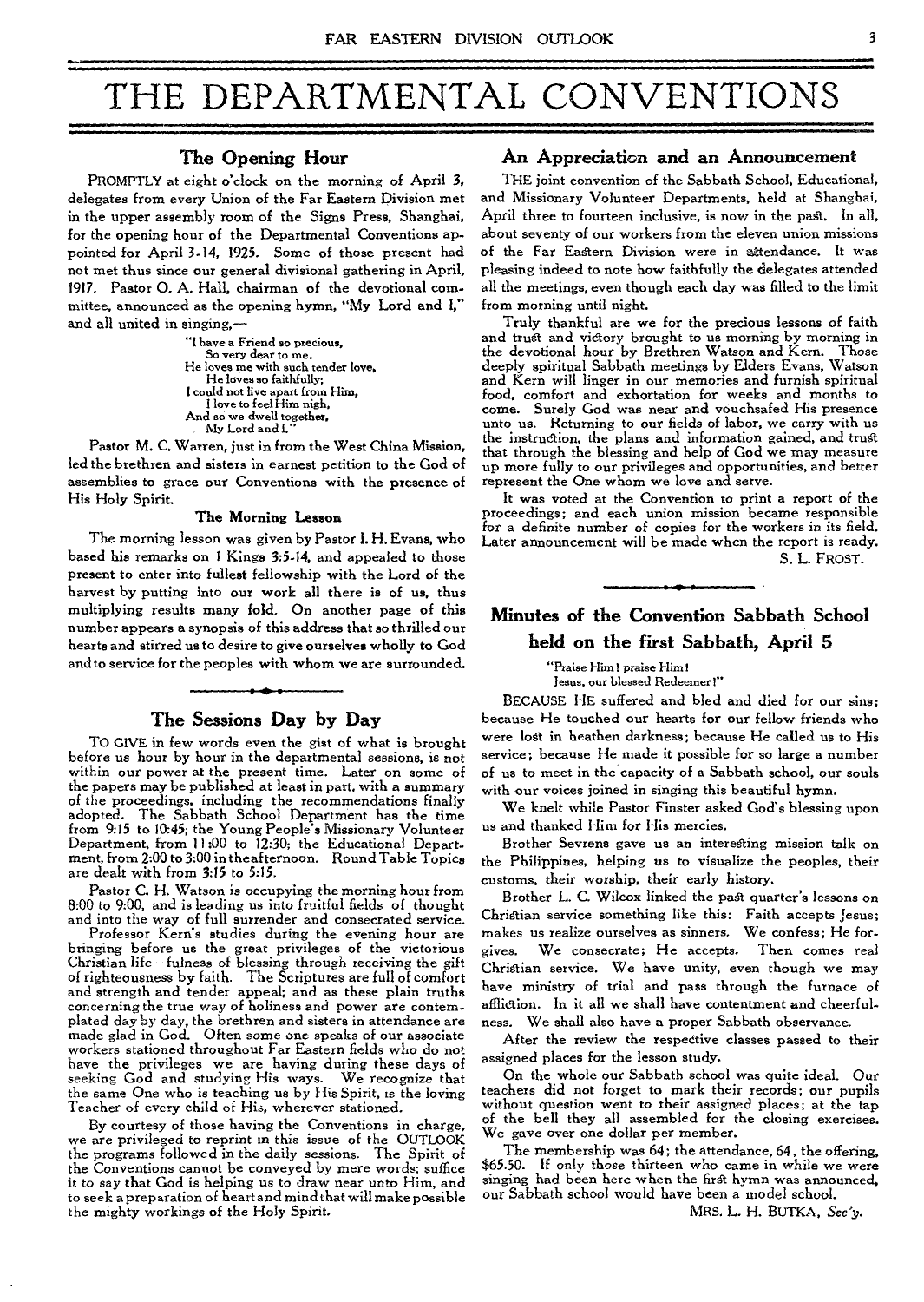

## **A Year of Labor in the Province of Honan**

(Synopsis of a report rendered by Pastor W. E. Strickland, director of the Ronan Mission of Central China, at the annual provincial meeting held in Yencheng early in March, 1925)

DURING the year 1924, now passed into eternity, God has truly been with His church in Honan, and through His blessing progress has been made and souls have been won. To Him be all praise and honor for the 147 baptisms, giving us a net increase of 113, which brings our Honan Mission church membership up to 566. This is not as much as our goal, but we do praise God for His goodness and love in giving us so many.

Brethren and sisters, let us continue to make soul-winning our chief aim. Millions remain unwarned; the 147 added to our church rolls the past year, are but as a drop in the bucket, as it were. Upon us still *rests* this great responsibility of warning the multitudes. Upon every man, woman, and child who names the name of Christ, there should rest a burden for souls. We are grateful to God for the earnestness revealed by many of our brethren and sisters in uniting their efforts with those put forth by evangelists and other mission laborers. The blessing of Heaven has attended their efforts, and thus we have had our best year, with 147 baptisms, as compared with the 117 baptisms in 1923, 40 in 1921. We now have seven organized churches and sixteen companies. Our working force is a united body, made up of two native ministers, one licensed minister, fifteen evangelists, six Bible women, thirteen teachers, eleven colporteurs, twelve nurses. There are five foreign families in addition. Eight tent efforts have been conducted, besides the regular chapel work. District general meetings were held for our church members north of the Yellow River—at Changtefu and at Dziyuen.

Some advance was made last year *in* an effort to provide groups of believers with meeting-halls. We have had three gifts of land, and labor has been given *in* the erection of *one*  building. The Shangtsai chapel is the most noteworthy of these building enterprises, having a main auditorium 55 x 22 feet, with seating capacity of approximately 250. Here in Shangtsai Dr. H. W. Miller began mission work nearly twenty-two years ago.

Our Sabbath school membership at the close of the year, was 908—our goal was an even thousand.

Under the leadership of Brother Longway and his assistants, the colporteurs have shown courage and consecration. The total sales for the year amounted to \$10,201 Mex.

The Intermediate School at Loho has been well attended. The students are receiving help that is enabling them to get a better and clearer knowledge of God's will. Last May, at the close of a week of prayer conducted at the school, forty were baptized, the larger number of whom were students.

A goodly number of patients have been treated at the hospital and dispensary during the year. People have come for hundreds of *li* to *receive* help. A great field is open before us here, and we hope soon to be doing a larger and stronger work along medical lines.

The tithes and Sabbath school offerings show a good gain over 1923; yet I believe we are far, far short of paying a real tithe. Total tithe receipts were \$1,809.75; Sabbath school offerings \$1,307.22; miscellaneous offerings, \$366.63 (all monetary values in Mexican dollars).

An advance step was taken this year in the Harvest Ingathering work, and many church members took part in the campaign for the first time.

Our greatest aim for the present year is an aim for souls. To this end we need to consecrate our whole lives to the Master's service. The burden for souls should rest upon the heart of every believer. "Every believer a worker for Christ" is our motto.

We would continue to encourage our churches to build their own places of worship. We urge our workers and churchmembers to bring the tithe up to the plsce where it should be. We look forward to having at least 1,100 members in our Sabbath schools by the end of the year. To help reach these aims we ask the prayers of every believer in the Honan Mission. We pray for a deep outpouring of the Holy Spirit, that all may realize the responsibility resting upon *us* as Christians, and that we may do the work entrusted to us as faithful stewards.

W. E. STRICKLAND.

## **Women's Institute at Hangchow**

WE held our Bible Women's institute at Hangchow from March 25 to April 5. It some respects this was the best institute we have ever had. Our sisters worked very faithfully to master their Bible lessons, so that they might present the subjects clearly and correctly. I find that these meetings we are holding from year to year for the instruction of our women believers, are grounding them in the truth, and not only are they themselves becoming established, but they are learning how to give the message to those who have not yet been taught about the gospel of salvation.

Our daily program at these meetings runs as follows: The first hour of the day is given to a Testimony study and devotional service. From 9:30 till 12:00, Bible studies are given; and from 1:30 to 2:30 there is a class learning to read the Bible texts that must be memorized before baptism. These women are made very happy as they learn to read the word of God. From 3:30 to 5:30 the time is again spent in Bible studies and in studies on. (1) how to care for the home; (2) how to train the children for God; and (3) in trying to make plain the important principles of health reform. The women take notes, and we have evidence from time to time that they remember what is taught them, and that they are putting into practice the instruction they receive.

The Lord came very near to us by His Spirit at different times during the meeting, and His healing power was manifested in our midst. One sister was taken very sick, She had a very high fever, and her body became stiff, so that she could not close her hands. Several seasons of prayer were held in her behalf, and the next day she was with us again, well, and praising God. For others also who were afflicted God answered our prayers and sent forth healing power.

Sister Oss joined us during the meeting, bringing several hundreds of books and papers. These the women took out to sell, and were successful far beyond our expectations.

At the close of the institute nine persons were beptized• We expected a much larger baptismal class: but because of a very short notice of the meeting being given beforehand, several who had expected to attend did not arrive.

We are grateful to God that the angels are still holding the winds of strife, and that we can travel and visit our dear people at the outstations. They need our help and support. For myself, I want Christ's righteousness within, that Jesus through ins may have His way, and make me a light and a blessing to those for whom the Lord has sent us to labor. This is my earnest prayer.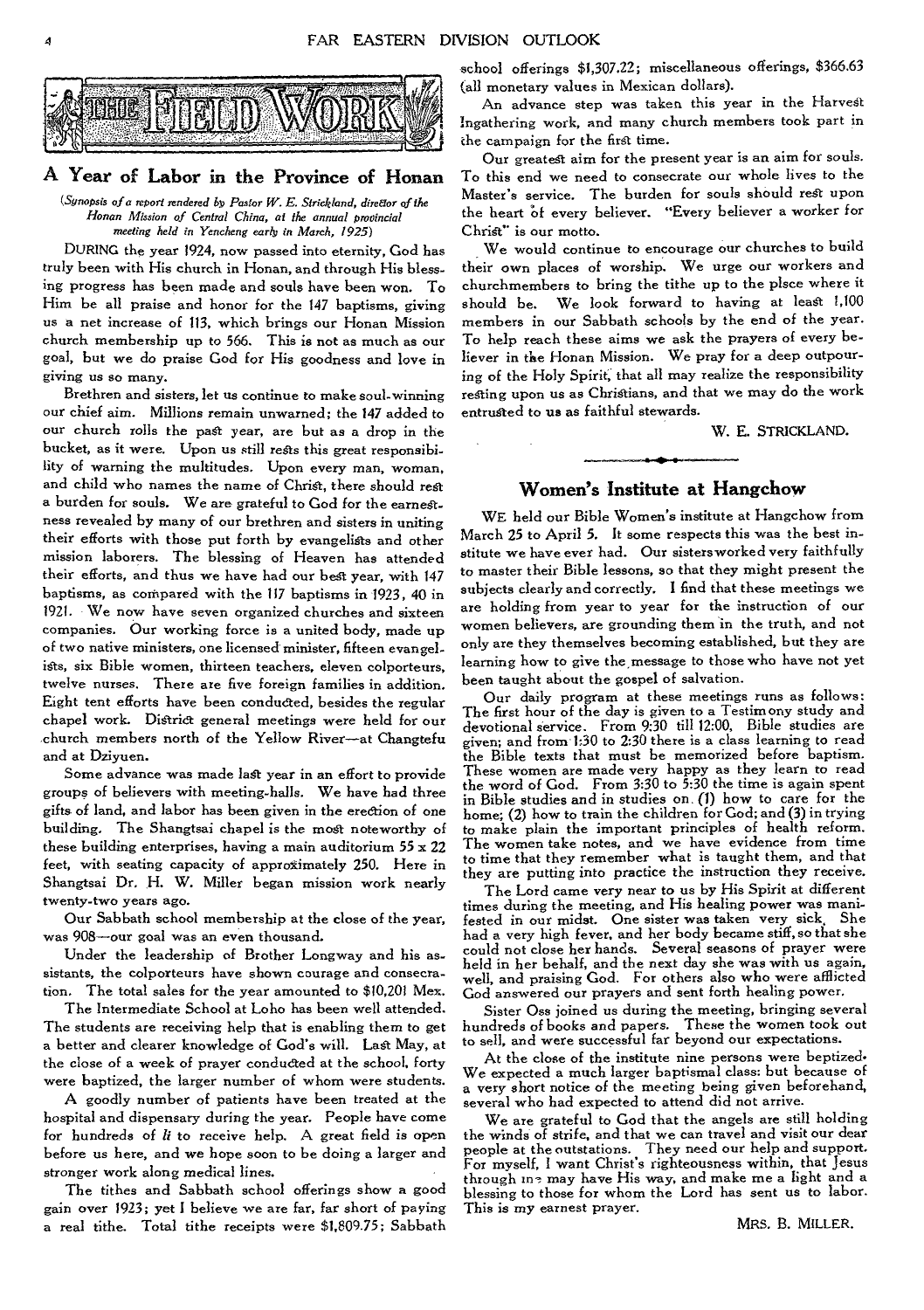# THE SOUTH CHINA UNION BIENNIAL SESSIC

## **The South China Union Mission**

## *(Synopsis of the report of the superintendent of the South China Union, Pastor F. H. Deffinney, at the biennial session of the Union held in Canton, China, March 12-22, 1925)*

WE extend welcome greetings to the representatives present from the General Conference, the Far Eastern Division, the provincial missions, and near-by churches. This is the largest gathering, with the fullest representation of the six missions making up the South China Mission, which has ever met in this field for conference and counsel. For weeks and months some of us who have very little association with others outside our own families, or with those in our mission stations, have been looking forward to this meeting with great anticipation, not only for the encouragement and pleasure accruing from association with those of like faith and ideals, but also for an interchange of experiences; a sharing of victories; a seeking together of the Lord and His Holy Spirit; a *renewing* of our strength, our covenants, and our consecration, for the finishing of the work in this great needy field where our lot is cast.

At this early moment in our conference, let me voice your feelings of praise and gratitude to God for His unfailing care and help for us His unworthy children and for His great cause, since last we came together. In the midst of all the unrest of these troublous times through which we have been passing throughout South China, when the worst passions of evil men seem to have been let loose, the Lord has protected His own, blessing in basket and store and in all spiritual *things.* While there have been serious illnesses, yet under the mercy and goodness of God, not one death or serious permanent loss of health has had to be reported of any of our adult workers during the past term; and not one family has had to be released to the homelands on account of loss of health. And best of all, the cause of God has steadily gone forward, notwithstanding our own failures to measure up fully to our privileges and responsibilities.

During the past biennial term the South China Union Mission has lost the services of two workers and families by transfer to other China fields, and two others who have returned to the States to take up work there. Three of our families are on furlough, and three who went on furlough during the previous period have returned refreshed and invigorated to take up their work again with renewed courage. Four families, long needed and looked for, have come to unite with us, and have been placed in four different missions. We need not assure these fellow-workers of their welcome to our labors, sorrows, and joys, and to a part in the reward when the work is done. With the addition of four families, our field is still greatly undermanned, and with *fewer* workers than we had five or six years ago. In two different missions there is in each but one foreign family. In one mission the director is the only foreign teacher in a school of nearly two hundred students, and is also responsible for all the other mission adivities. In the Swatow Mission, with its established field work, chapels, and schools, the worker in charge—the only foreign laborer in the mission--has been in China only a few months, and as yet is unable to speak the language. His burden of work places him at a *serious* disadvantage in learning a difficult

language, and this brings a great loss to the work that has taken so much time and cost to build.

Military and political activities in nearly all the missions during the past two years, have made it very difficult, and at times impossible, for directors or other foreign laborers to visit stations in the interior and give any active assistance to our Chinese evangelists or workers. In a number of cases the only connection between the field and the leaders of the mission, for months, has been by correspondence more or less uncertain, and by visits from our Chinese laborers who at times have been able to get in to the head stations.

During the past term, I have been privileged to visit some of the interior chapels in most of the missions. In two *cases* we were turned back by the authorities on account of dangers ahead, and not permitted to go on to other appointments. In four of the missions, Bible institutes have been held with the workers. These have continued from three to five weeks, and with from three to five studies on present truth and methods each day. Other institutes were planned, but could not be held on account of conditions making it impossible for the laborers to get to the place of meeting.

Some of the missions have been working on a plan of *securing* and owning chapels where chapels have formerly been rented with funds coming through budget appropriations. Several places of worship have been secured by making the year's rent appropriation the nucleus for the purchase, and by interesting the local church or company to give and to secure gifts from friends, supplemented at times by a small donation from the mission. This is much better than depending year after year on rented stores, or dwelling houses, many of which are ofttimes undesirable.

During the two years covered by this report, we have employed, on an average, 250 workers of all kinds, at large expense. The baptisms have been 276, the net increase in church membership, 189. We will all agree that after the many years of our work in China, with the number of workers under pay, and attendant expense. the returns have not been a tithe of what we ought to expect.

As the secretaries of the different departments will give detailed reports, I shall only briefly mention a few items and suggest some recommendations.

#### Publishing

Notwithstanding unfavorable conditions, our colporteurs have had a good measure of snccess. For the first time in our history, the sales last year reached the goal set by the Union. It is encouraging to reach a goal, and it ought to help us to greater results the present year. Last summer, several young ladies from the Cantonese Intermediate School earned scholarships for the present year by canvassing in Hongkong. There is no valid reason why scores of our students cannot do the same every year. Our experience in this line for the last two years demonstrates that the only limit to the sale of our literature is the number of colporteurs kept in the field, their consecration, and the number of hours each working day they are willing to give to hard, determined toil. Such work brings success regardless of obstacles *or* conditions. All our evangelists should be encouraged to sell, and to train the church people to sell, our papers to neighbors and friends.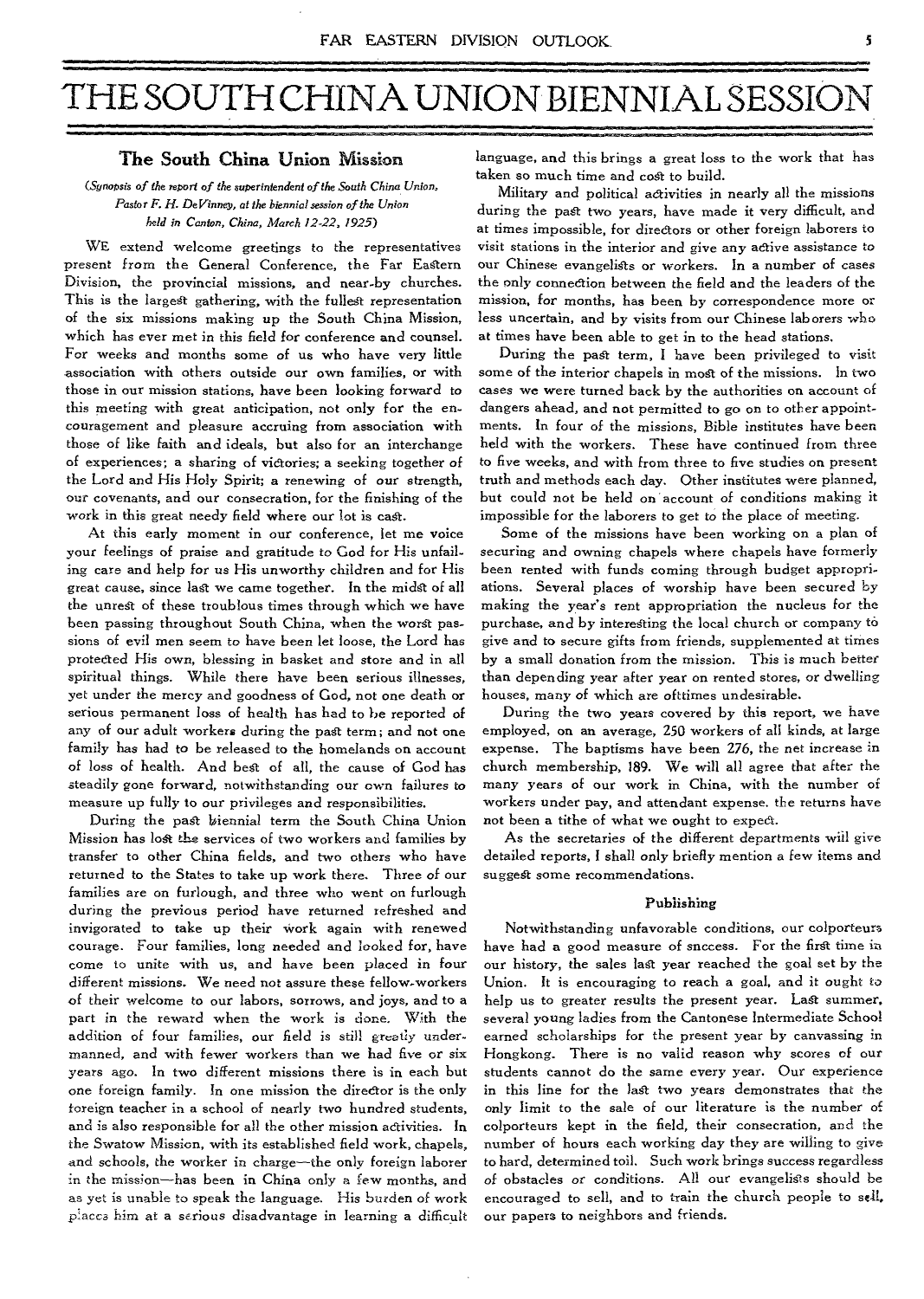#### **Educational**

At the close of 1924 we *were* conducting 52 schools in South China, with 103 teachers and 2,400 students, 497 of these students being Seventh-day Adventists or from families where some member is a church member. It would seem that with so many of the pupils from non-Christian families, sufficient tuition should be charged to cover the expense of the school, and thus relieve the mission from this burden. Much has been done to improve our schools; but much more remains to be done in order to make. them really an evangelizing agency.

#### Medical Missionary Work

For several years medical missionary work has been in operation in Fatshan, near Canton, with Dr. Wong and other Chinese helpers at present in charge. This institution has had a good degree of success, both medical and spiritual. The purchase during 1923 of the property in which the Fatshan dispensary has been conducted for several years, secure for this institution and for our chapel a very desirable property, well situated. Some improvements have been made, but extensive rebuilding must be done to place it in a condition for our needs. From Medical Extension funds for 1925, the General Conference has appropriated \$3,075 (gold) for this purpose.

At Nanning, Kwangsi, a small building has been erected at the rear of the hospital-dispensary compound, and the cost of this and of a surrounding wall has been met from the earnings of the institution, supplemented by donations. For several years our Nanning hospital has been without a foreign physician; nevertheless under the care of Dr. Hong and Brother and Sister P. L. Williams, steady progress has been made. The coming of Dr. D. Coffin has given great impetus to this work, and the past year has been the most successful of its history. Its work is becoming known to some of the most influential people of the city and province. On my last visit to Nanning, I had the pleasure of meeting the "governor of the province who had been visiting one of the big military officials who was an inmate of the hospital. The governor spoke very highly of the reputation of the institution, and expressed a willingness to help in its development and growth.

In the basement of the church building in Canton, treatment-rooms have *been* fitted up, some equipment installed, and a little plant established which has been in operation for some months with Brother V. M. Hansen in charge of its growing work. This project has been almost entirely financed by funds donated for the purpose. We are now looking forward to the coming of a physician who can divide his time between the dispensary in Fatshan and the treatment-rooms in Canton.

#### Sabbath Schools

Our Sabbath schools have made much progress, and the programs of many are interesting, and show careful preparation. In some missions the offerings are increasing; but still there is room for improvement.

#### Home Missionary and Woman's Work

Our church missionary endeavor in this Union has included a specialized branch known by us as the Woman's Work. In the woman's work the sisters seek to bridge over conditions found in China where the status of women and the customs of thousands of years make it impossible ofttimes to reach them by the same methods followed *in* reaching men. It is designed that the sisters who have had the advantages

of a Western education and training shall teach and train their Oriental sisters in the church to do soul-winning work; and thus, with combined forces, light and truth will be carried into the sin-darkened homes which can be entered in no other way.

We are making progress in the Home Missionary work; but the advancement comes slowly, and calls for patient, persistent, united effort on the part of the leaders to bring the church to realize individual responsibility.

#### **Young People's** Missionary **Volunteer Society**

We have but few organized Young People's Missionary Volunteer Societies, and these are in connection with our advanced schools. The members take great pleasure in the work of the society, and their energy finds an outlet in vari*ous* ways to advance the message. For a large portion of the past year the Union has been without a secretary for this department, and little supervision has been given to it except locally. Steps should be taken at this meeting to advance the interests of this department.

#### **Conclusion**

**I** desire to unite with you at this meeting in new covenant relations with our heavenly Father, that we may be more devout, more sincere, more grateful for daily and unfailing help. With you, I thank God for the dear brethren and sisters in the homeland, whose sacrifices of loyalty and love make it possible for us to live and labor here in this needy land. I thank Him for the many prayers which ascend daily in our behalf. Let us pledge ourselves to greater efforts, more economy, and larger results under God, from our labors, that the finishing of our work may be hastened.

With our Chinese workers, and with all brethren and sisters of the "remnant church" in China, I desire to unite in covenanting with God for a new spiritual experience which will daily bring us greater love, more patience, more forgetfulness of self or of personal convenience and pleasure, more faith and helpfulness. Thus will our way be made shorter, our path brighter, our work lighter, until Jesus comes.

F. H. DEVINNEY.

## **The Publishing Department**

#### *(Synopsis of report rendered by Brother R. M. Milne, during the recent biennial session of the South China Union Mission)*

THE printing and distribution of our literature is a most important branch of our work, and God is going to make it succeed in spite of apparent obstacles. When **I** read of what our colporteurs in Europe are going through in order to carry the truth to the people, I cannot but think of the contrast here. The people are glad to receive us, glad to read, and the officials instead of being antagonistic, head our subscription lists and give us recommendations. Surely now is the time to put forth every effort.

#### **Literature Sales**

During the past two years a large number of books and papers have been placed in French Indo-China. Our colporteur there has done excellent work, not only in selling a large number of books and papers, but in making friends. While **<sup>I</sup>**was there many merchants asked me if we could not soon open chapels. The Christian Alliance is the only Protestant Mission in Annam at present. Should not some plans be made for the following up of the seed sown and the occupying of this land for Christ? The printing of the new book "Great Man" has helped our sales in the port cities where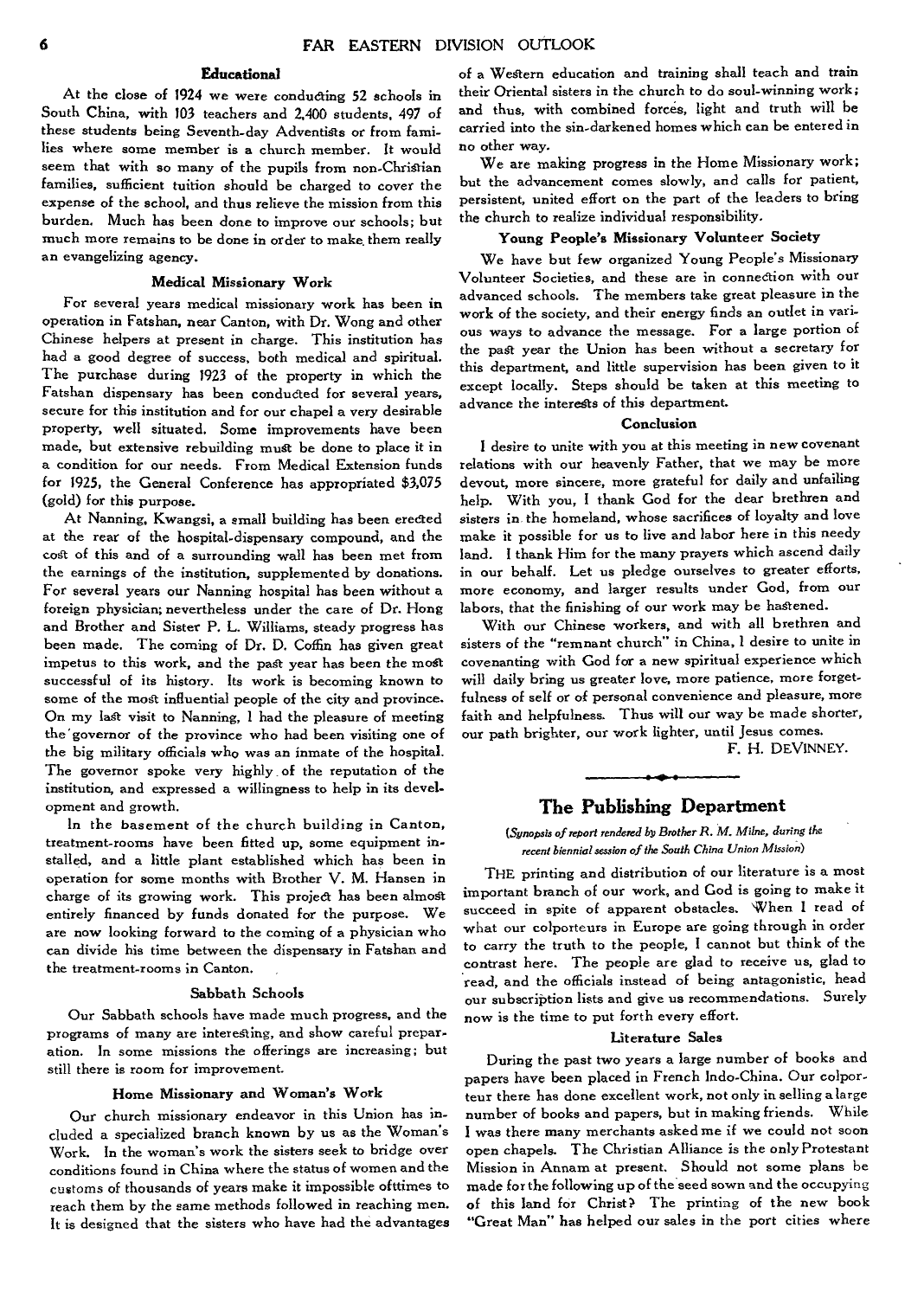our other books *have been* **sold so** thickly. The girls in Hongkong sold more than in *previous* years, although *only*  five of them obtained scholarships.

We had hoped last summer to use 25,000 copies of the special health number of the Signs,-19,995 was our total, but this is more than twice the number sold in 1923. The *Signs* monthly average during 1924 was 7673 copies, during 1923, it was 5881. In the past two years 162,651 copies of the *Signs* have been used.

The sales of books, papers, and tracts, for 1923 were \$21,501.31, and for 1924, \$23,437.26, making a total of \$45,038.57 for the biennial period. This represents a gain of \$13.000 over the previous two-year period and is equal to the sales of the previous three years and a half.

Most of the work has been done in the cities, the small villages and market towns remaining practically untouched. These villages are not so easy to work, but they are fruitful fields for the consecrated worker.

As in other places, our greatest need is more colporteurs. Our present number of 15 *regulars and* the student help during the school vacation is inadequate to cover the field. We could easily place 50 men. With 100 hard working, self-supporting consecrated coporteurs in our union, what great things would be done for Cod. Shall we not endeavor to reach this goal so that the work may "go forward with ever increasing success?"

R. M. MILNE, *Sec y.* 

## **The Cantonese Mission**

*(Synopsis of report rendered by the direttor, Pastor A. L. Ham, at the biennial session of the South China Union March 12-22, 1925)* 

*IN* rendering our report for the biennial period ending Dec. 31, 1924, we would acknowledge our heavenly Father as the author of all blessings that have attended the work in the Cantonese Mission, and render to Him thanksgiving. And we would solemnly acknowedge our imperfections in carrying on His work, and express our heartfelt regret that we have not accomplished more for Him in the salvation of souls. We would also at this time, together with you, rededicate our lives for *more* faithful service for our Lord and Saviour.

Perhaps the two years that this report covers have been fraught with more perplexities and dangers than has any previous biennial period. Political unrest and a state of war has existed throughout our territory. Brigandage has been rife in all sections, making travel by boat or train uncertain and even dangerous most of the time. Boat and train fares have more than doubled during this period, as a result of military occupation and resulting taxation. Trains and boats have been commandeered so much of the time that those traveling interior cannot be certain of the time of their departure, and much less certain of the time of their return. These conditions have tended to bring gloom into the hearts of the people; and were it not for their fatalistic attitude in such matters, many would be driven to desperation. Yet during all this political upheaval, class war, and factional quarreling, our people have been preserved alive. Some have *even* attained a degree of prosperity, though it is true that many have lost financially.

## Evangelistic **Work**

We now have seven organized churches, two organized companies, and seven unorganized companies. At all sixteen places regular Sabbath services, prayer meetings,

preaching services and Bible studies are regularly conducted. During the two years we have made considerable progress in getting our workers to *see* the importance of holding Bible readings and cottage meetings in the homes of interested persons. I think all our native workers have come to recognize this as the *best way* to win people to the truth.

It is our established custom to hold quarterly evangelistic meetings *at* each of the out-stations, and to follow these up with Bible classes. On account of war conditions and shortage of workers, we have not been able to carry out this program fully the past year, but will endeavor to do so this year. Students and teachers from our school help in conducting some of these special meetings, and in this way get a training for their future work. This plan also gives the teachers personal experience in soul-saving, and better fits them to be trainers of our youth. It also brings into our school a very helpful missionary influence. We are urging that all our workers—teachers, doctors, bookkeepers, nurses and *office* helpers—give definite time to direct evangelistic effort; and we suggest that every one endeavor to give at least one Bible reading each week. If we can bring this about, we have no question about the results, This, under God's blessing, is sure to bear fruit in the hardest and most unproductive field. We have baptized 74 precious souls during the biennial term.

#### **Literature Work**

We have sold during the two years a total of \$17,563.10 (Mex.) worth of literature. Both years we have more than reached our sales goal. We have four regular colporteurs. In addition, Brother Fung has been doing a splendid work in Hongkong. During the day he distributes papers in the shops and homes, taking additional subscriptions or selling books. At night he opens the doors of the chapel and preaches the message from the desk or gives a Bible study. He has had the best success during the past year in winning souls to the truth, of any year that he has done this work. Few men believe more thoroughly than he in the literature work or are more willing than he in carrying it forward.

The *literature* work has enabled a number of our young men and women to keep up their payments for school expenses; and this has solved some of our perplexities at the school in the matter of providing a method for students to earn their own way. Sisters DeVinney and Milne have helped the girls sell literature in Hongkong, and thus several worthy girls have been enabled to continue their education. Several of the young men have done very well in this matter, and others have worked along during the school year, selling our good literature afternoons, on Sundays, and during vacation. We encourage this work, believing that our students are better boys and girls for it, and are being taught useful lessons.

Our tract society is rapidly becoming a training center for some promising young men from the school, who under the supervision of Brother Milne are getting a practical training in carrying on tract society work.

#### **Sabbath Schools**

We now have 16 Sabbath schools, with an enrollment of 412 members. During the two years we have received \$2,664.86 local currency in offerings. Of this amount \$1,472.47 *was* received during 1924, showing a gain of \$280.08 over the previous year. Many of our schools are well conducted. The blessings the Sabbath school brings to our people, old and young, can not be adequately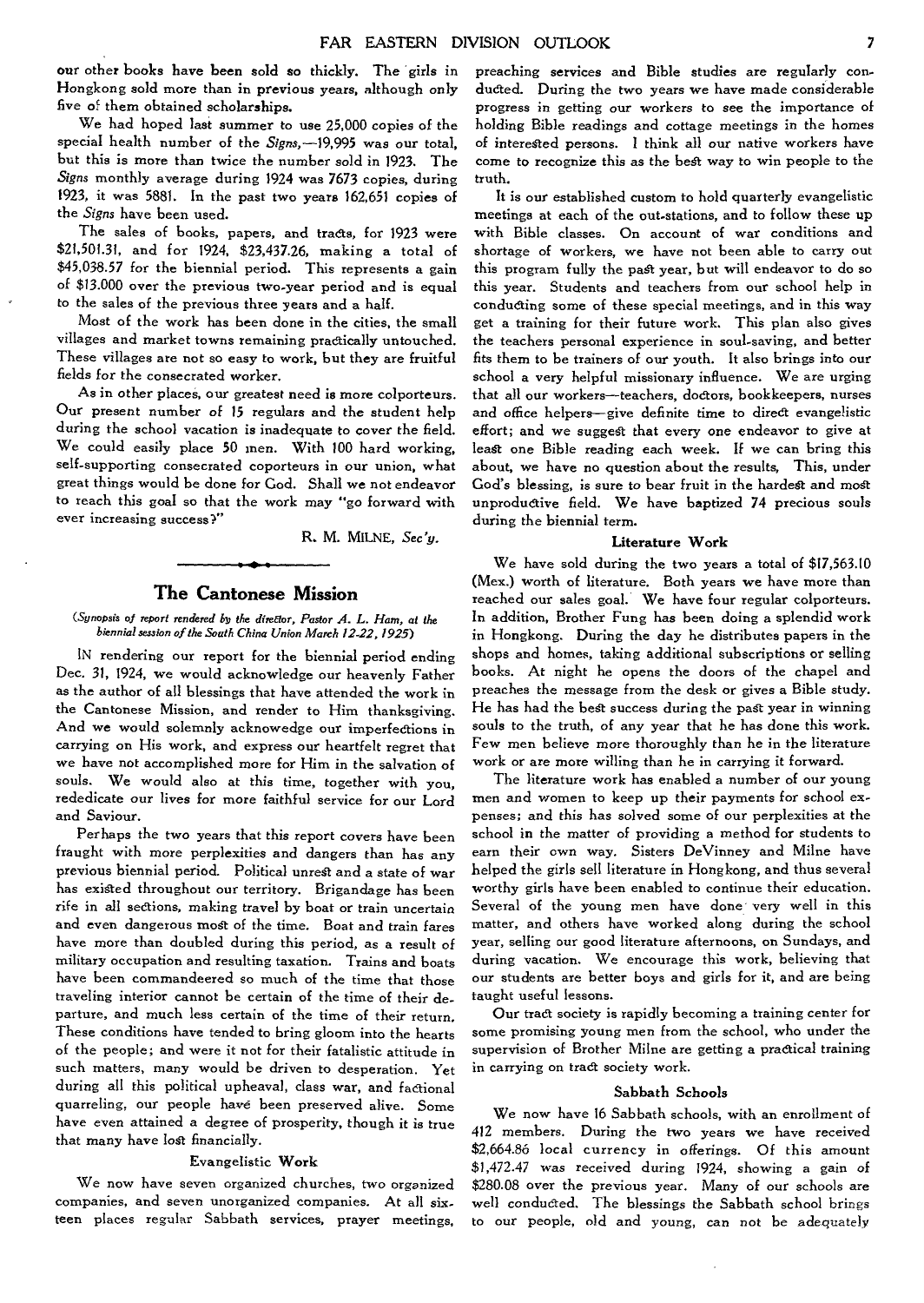estimated; much less can we estimate the blessings they bring to those who are eternally saved as a result of the Sabbath school offerings.

#### Educational

We have one intermediate school, which serves the Cantonese, Hakka and Kwangsai Missions; and eight primary schools; the total enrollment is 245. There are several calls in for the opening of primary schools at various outstations; and some of these should be opened soon, if possible. A small tuition is charged at each of our primary schools, two of which are almost self-supporting. Others are working toward this end.

We now have a number of young men and women who have been in our schools for many years, having gotten all their education in our denominational schools. We look for many of these young people soon to enter the work as teachers or in other lines. We are filled with rejoicing as we see this realization of our hopes; for this is what we have looked forward to for many years.

Our educational work presents its problems. The matter of student support through returns from paying industries, is still an unsolved problem as far as the boys are concerned. We are face to face with this problem to-day. The industrial work for the girls is a paying industry.

The Lord has greatly blessed the intermediate school. There is a splendid spirit prevailing, and much attention is being given to its spiritual activites.

## **Home Missionary Work**

The members of our churches and companies have done considerable campaign work with literature and in Harvest Ingathering. The women have been active in carrying their part of the responsibilities. We are glad to see the sisters becoming more interested in helping to carry the message to the *women* of China. This greatly strengthens the hands of our workers.

#### **Young People's Missionary Volunteer Society**

The work of the Young People's Missionary Volunteer Department has brought great blessing to our intermediate school, where there is a live senior society. This society carries its activities beyond the school into the near-by villages, where regular meetings are carried on. The offering goal for each quarter is \$50, Mex. The proceeds from their Harvest Ingathering last season, for about six hours of work, amounted to nearly \$200, Mex. We have five jut **for**  societies conducted in connection with the primary schools• Several workers have spoken to me of the benefit accruing to the children of these schools, from these junior societies,

#### **Medical Missionary Work**

The Little Eden Hospital-Dispensary in Fatshan is now being operated in mission-owned property. Because of necessary repairs and remodelling of the buildings, and our consequent inability to house some patients, there has been a slight decrease in the patronage this year. The last half of 1924 showed a good patronage, and the work of the institution has been moving along very well under present conditions, though these are not even yet at all satisfactory. During the past two years the workers at the dispensary have treated several thousand cases, and have received in funds, exclusive of appropriations or donations, the sum of \$4,677,63, local currency. During 1924, aside from expenses in remodeling buildings and for equipment, the dispensary was self-supporting. The workers are making their efforts evangelistic in nature, and are endeavoring to carry on the work in harmony with the instruction given in the *Spirit* of prophecy.

In the Cantonese Treatment Rooms, located on our city mission property in Canton, Brother Hansen and his helpers are conducting a growing medical missionary work. They have a nicely equipped little plant, where they have treated nearly a thousand cases during the few months of operation. Funds to the amount of \$956.20 were raised by Brother Hansen, Brother Ma and other workers for the starting **of**  this enterprise, and we trust it will grow into an efficient agency for the spread of the gospel message in Canton. We are greatly in need of a doctor from the homeland to connect with our medical missionary work, to give the counsel, the encouragement and the mold it needs. The opportunities are many; and under God's blessing, with right planning and earnest effort, we should be able to do a work in these dispensaries that will bring blessing into the lives of many suffering people.

#### **Tithes and Offerings**

There has been a small increase in tithes and mission offerings despite the political and economic conditions prevailing. We have reached our goal of ten cents per member for offerings, and the Sabbath schools have reached the r goal of seven cents per member.

#### **Our Needs**

We acknowledge our great need of the power of God in our lives as workers, that we may truly be "living epistles, known and read of all men." We need to be men of vision; men w to will not despise the day of small things; men who can surmount obstacles and press into the opening pro, vidences of God for the extension of His work. We need to be men who will plan for the present and for the future, but who will wait for the "going in the tops of the mulberry trees,"-men who will refuse to be discouraged with men who are discouraged with themselves, or provoked with those who are unappreciative. We need to be men who will stand for principle, no matter what the consequences; men who will love these native people, and will work untiringly and unselfishly for them. We need more and more the character and spirit of the Master who went about doing good, who loved and sought to save all men.

We .ankfully acknowledge the material blessings that have com to this mission during the past two years; yet we would be remiss in duty should we fail to set before this meeting some of the pressing needs of the Cantonese Mission.

The Intermediate School needs a classroom building. There is need for funds to complete a teachers' home. We are so far from houses which our native teachers could afford to rent, that it is imperative we provide a place on the compound for our teachers. We need more space in our industrial building, and more equipment. We need financial help in erecting neat little meeting houses in different parts of the field. Our native brethren are very desirous that we have some churches that are mission-owned, and I believe this would be pleasing to God. There is need of help in building the proposed church at Im Po. The brethren there have donated land and pledged some three or four hundred dollars, but the task is too great for them alone. Can we not help them? We need to rebuild the property at Fatshan, and we need a doctor for this place. We are grateful that plans are being laid to provide for both these needs. We should rebuild the rear part of the Canton City property and provide a home there for our city worker and family.

And once more I place before you our need in Hongkong. Hongkong is a large cosmopolitan city; it is the gateway to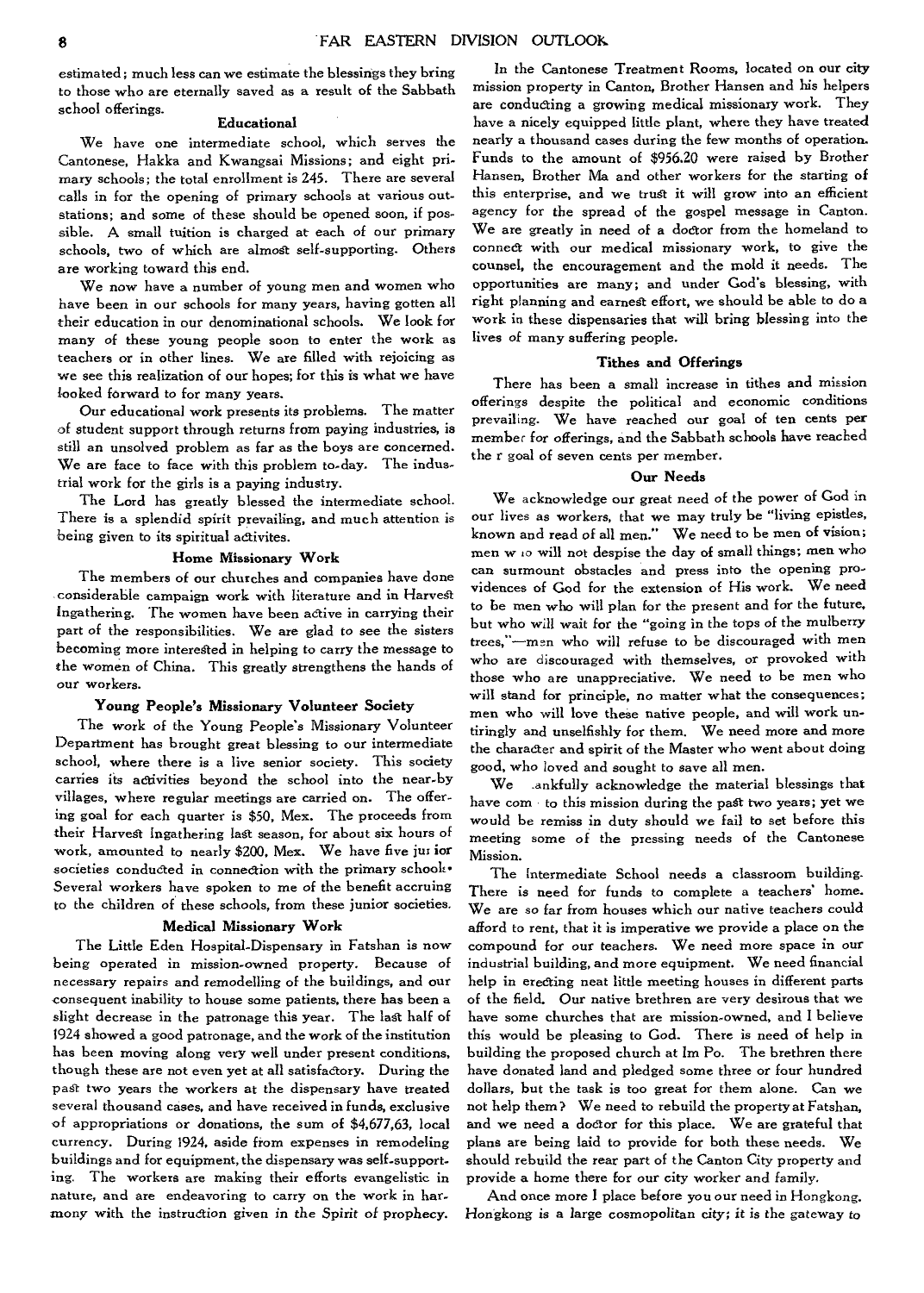all South China and the most important junction for transhipment to all parts of the Orient. We need a foreign worker stationed there who can give his time to evangelistic work for the people of Hongkong, and, perhaps, have some one associated with him to do ship missionary work. I believe ship missionary work could soon become self-supporting. If my memory serves me correctly we have made a call for help in Hongkong at every Union committee meeting for many years, and it certainly seems that we shou'd get a worker for Hongkong soon. It *may* be that we cannot do anything immediately, but cannot we plan definitely for the work and send such appeals to the Home Board as we deem appropriate, and pray together that favorable answer may come?

I acknowledge my deep appreciation for the heerty cooperation that has existed between our foreign and native workers. There has been an almost ideal spirit of mutual interest and helpfulness shown in all departments of our missionary work, and I hope and trust this will continue in the future. A. L. HAM.

## Sabbath School Department

*Synops's of report rendered by Mrs. Minnie R. DeVinney, Sabbath , chool Secretary of the South China Union, Canton, March 12, 1925* 

MY connection with the Sabbath School Department has been for but a small portion of the biennial term which should be covered by this report, and therefore of necessity it will be more of a general nature than a report in detail.

By the following statistical report it will be seen that there has *been* a healthy growth in nearly all the items of Sabbath school work over the previous biennial term, and also over the first year of this term by that of 1924:

| No. of Sabbath schools                             | 83         |
|----------------------------------------------------|------------|
| Membership                                         | 3.744      |
| Average attendance                                 | 3.167      |
| Seniors                                            | 2.517      |
| Youths                                             | 876        |
| Primary-Kindergarten                               | 351        |
| Regular Sabbath school offerings                   | \$2,558.70 |
| Thirteenth Sabbath offerings                       | \$604.95   |
| Total Sabbath school offerings                     | \$3,163.65 |
| Members of Home Department                         | 32         |
| Schools using Sabbath School Helper (100 per cent) | 83         |
| Sabbath school members baptized during two years   | 139        |
| Home Department offerings (included above)         | \$18.65    |
| Birthday Offerings                                 | \$23.01    |
| chools reaching Weekly Financial Goal              | 20         |

We are thankful for the increase shown, but trust that with greater interest and attention by us all the present term will show a much greater advance over all previous terms.

What our Sabbath schools are and much of their usefulness depends upon the local evangelist or worker who directs the work of the chapel, or church, and has the responsibility of the development of the people who have been placed under his care. The very best talent among us may be given to the fundamentals of the Sabbath school: long experience and the very best thought may be brought to its problems by the General Conference, Division and Union Sabbath school departments; but if the evangelist, superintendent, officers, or whoever is responsible for the work of the local school, are careless, indifferent, or negligent, the school will lose the benefits, suggestions and helps which are passed on from the departments.

Make the Sabbath school attractive. This is one of the secrets of a successful school. Keep out of ruts. Do not select the same officers and teachers year after year. The officers of one term should be developing other officers and teachers to succeed themselves. Others who can be found may not be as good and proficient at first; but give them a chance to develop and help them to get under the burden, and see what the Lord can do with very unpromising material. Long prayers to open the exercises, and long dry *reviews,* should be cut in half; long speeches by the superintendent, and explanation of pictures drawn on the board, should be shortened or eliminated. Special music should be encouraged sparingly. Give more *time* to the study of the lesson than to the opening and closing exercises. Make the Sabbath school both attractive and valuable.

In conclusion we wish to express our gratitude to our Heavenly Father, for the measure of usefulness and success He has given to the Sabbath schools during the past term. Let us pray that in the coming months we may gain a larger measure of His Spirit to guide us, a deeper consecration and willingness to be used; more watchfulness, and more prayer, to the end that the faithful discharge of the responsibilities which He *permits us to assume may hasten* the finishing of His work.

MRS. MINNIE R. DEVINNEY.

## The Educational Department

(Synopsis of report rendered by Brother R. M. Milne, during the *:ecent biennial session of the South China Union)* 

THE South China Union has 49 primary schools, with an enrollment of 2126 students; 3 intermediate and middle schools with an enrollment of 297; making a total of 52 schools and 2423 students. There are 75 teachers in the primary schools and 28 in the higher schools, with 4 foreigners giving full time and 8 part time work.

During the past two years although two primary schools were dropped and only two teachers added, the number of *students* has increased over 550. The middle schools show a slight decrease in attendance. The value of buildings and *equ'* pment remains about the same, as no funds have been available for even the most urgent needs.

We appreciate the summer schools held every year in Shanghai, and several of our teachers have attended each summer. Many, however, could not attend, and to assist these a summer school was conducted in Canton last summer. The six weeks spent together, under the direction of Brother Wilcox, were very helpful for all, and we hope that each year this work may be continued.

For several years there has been a call for a summer school for the coast fields, and we hope that next summer this need can be met.

There is a constant stream of boys and girls finishing the primary schools who ought to continue their education, but whose parents are too poor to pay their way to a higher school. These either attend the government or other mission schools near by, or drop out entirely. The Lord has plainly instructed us that our young people should not be allowed to drift away, but should be sent to our own schools, there to be trained for His service. How can we make this possible? Shall we establish industries? and if so, which industries can be carried on without too great a loss on student labor?

As each field will be presenting its special needs in its report, just a brief glance at some will suffice. For a long time Amoy has been calling for help. Brother B. L. Anderson will soon be leaving on furlough, and the school board is making urgent request for two foreign families for school work, and that these be sent out as soon as possible. Many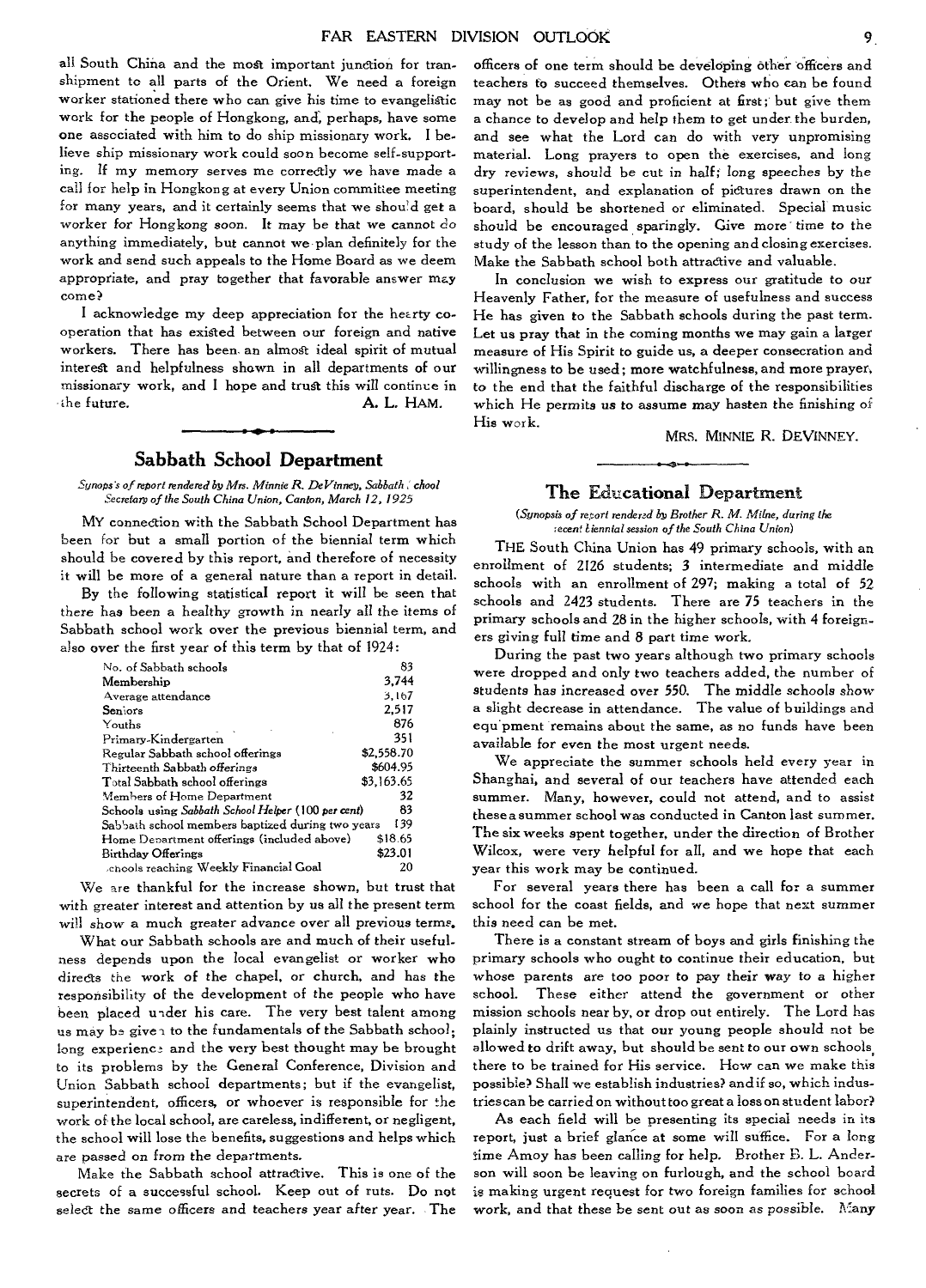times funds have been asked for to provide dormitory and chapel room. The need is desperate, and \$5000 gold is the smallest sum that could be made to alleviate immediate needs.

Foochow has a fine school building which can easily accommodate 200 students. At the present, however, Brother Morris is alone in that field, and until another worker can join him there is little use of making it larger.

The Tungshan Intermediate school has outgrown its present buildings and is needing a classroom and assembly hall.

There are two higher primary schools in Hakka that graduate from twenty to forty students each year. Only a few of these enter the Canton school or go to Shanghai, the others are practically lost to us; if Hakka could have a Junior Middle school (9 grades) for these to continue, later sending graduates to Canton, it would do much to *save the* youth.

Many other needs might be presented. That these needs may be met and the work go on unhindered, is the prayer of every worker in our field. R. M. MILNE.

## **The Hakka Mission**

*(Report rendered by the direaor, Pastor J. P. Anderson, at the biennial session of the South China Union)* 

THE territory of the Hakka Mission comprises the country in which the Hakka dialed is spoken, with the exception of some parts that border on the Swatow field in the districts of Fung Shun, Kit Yang Phu Nen, Fui Loi, and Moi Fung; also certain districts near Canton. Practically all the people of northern Kwangtung speak the Hakka dialect. They number six millions. The Hakkas are a hardy race would naturally have to be to make a living from such inhospitable soil as they are forced to cultivate for a living. As *a* rule they are well educated and progressive. Of the several hundreds of Hakka believers thirteen delegates are at this meeting.

We are glad to report progress during the past two years. Fifty-five new members have been added to our numbers. Tithes and offerings have increased as follows: Tithe for 1922, \$99.20; 1923, \$157.15; 1924, \$293.97 (Mexican currency). Sabbath school offerings 1922, \$444.02 ; 1923, \$330.71; 1924, \$573.48. The literature sales for 1924 were \$1,532.25. We are glad to report that 170 copies of the *Shepherd* go into the homes of our believers. It is our steady purpose that the home of each believer shall receive the regular visit of our church paper.

#### **Church Properties**

Progress has been made in acquiring properties for chapel use. Exclusive of Waichow we now have our own church buildings in Phai Mui, Thong Set Fu and Pat Vui, with seating capacity of 700, 200, and 300 people, respectively. The total cost of erecting these churches, including land, was \$2,148 of which \$1,292 was raised among believers.

At Waichow the church has been rebuilt. This gives us a very beautiful church building which will seat 300 persons. With the pupils from the girls' school in attendance, the church is nearly filled every Sabbath. At still other places we have chapels or land on which we hope to build in the future. It is our settled policy to own all our houses of worship wherever our constituencies will warrant this.

#### **Schools**

Schools are being conducted at seven stations. In one place the equivalent of higher primary work is being done. In all, 518 students were enrolled during 1924, from whom \$825.35 in tuition fees was collected. Nineteen teachers were employed.

In Waichow a girls' school is being conducted by Mrs. S. A. Nagel and other teachers who are working hard to make the school a success. The attendance this year has been very regular. The enrollment was 70.

We are all more or less familiar with the political conditions of Kwangtung the past year. Close to Waichow have been the front lines of the contending armies. Needless to say, much havoc has been wrought. One large district city has been ruined. Some market towns have been burned to the ground; others have been deserted. Whole villages have been left vacant, and in some places the grains of rice spilled by the plunderers have started to grow in the houses. It is a melancholy sight that meets one's eyes, yet this is nothing compared to the sufferings endured by these defenceless *people.* We are glad to say that conditions are now becoming more normal. Good harvests were realized this year along the *East* River. Our mission has helped many people in their dire need, but of necessity it has been beyond our ability to extend help to all. Yet, if my memory serves me aright, no really needy suppliant has appealed to us in vain.

## **Our Plans and Our Needs**

The Hakka field is so scattered that the director is unable to visit each station long enough or often enough during the year. If only three days were spent at each station, it would require sixty-six days to make the round, not counting the time spent in travel. This *year,* 1925, at our annual committee meeting, the field was divided into three districts. Over each district was placed an evangelist who is to give his entire time to helping and supplementing the work of the evangelists at the stations.

Many perplexities have beset us during the past term, and no one is more aware ol our shortcomings than are we ourselves. But because we have learned to trust the Saviour who knows *all* our frailties, we hope through His mercy and help to have a completed work among the Hakkas when He returns. J. P. ANDERSON.

## **The South Fukien Mission**

*(Report rendered by Pastor B. L. Anderson, dire5tor of the South Fukien Mission, during the recent biennial session of the South China Union)* 

PAUSING briefly and looking back over the past two years of missionary endeavor, our hearts *are* constrained to give thanks and praise to our Heavenly Father for His continued mercies and blessings. The love of Christ passeth knowledge, and His abiding presence gives joy and courage.

The past few years have been a time of unrest. The political situation has not improved over previous years. Warring factions are still pillaging the country, and interior places are still in the hands of brigands. It is quite the order of the day to hear of people being taken and held for ransom. But in spite of these adverse conditions some progress has been made in the different departments of our work.

The evangelistic work has made progress. The Word has been preached and the seed has been sown, and souls have come to believe in our Lord Jesus Christ. According to our records, the membership is now 270.

The average membership of the Sabbath school for the two years is 719; average attendance, 633; total offerings \$1,163.61 Mexican.

Literature sales have been on the increase, because we now have a greater variety of books and pamphlets to use than in former years; and besides, the public is more eager for reading matter, and better able to pay, than in earlier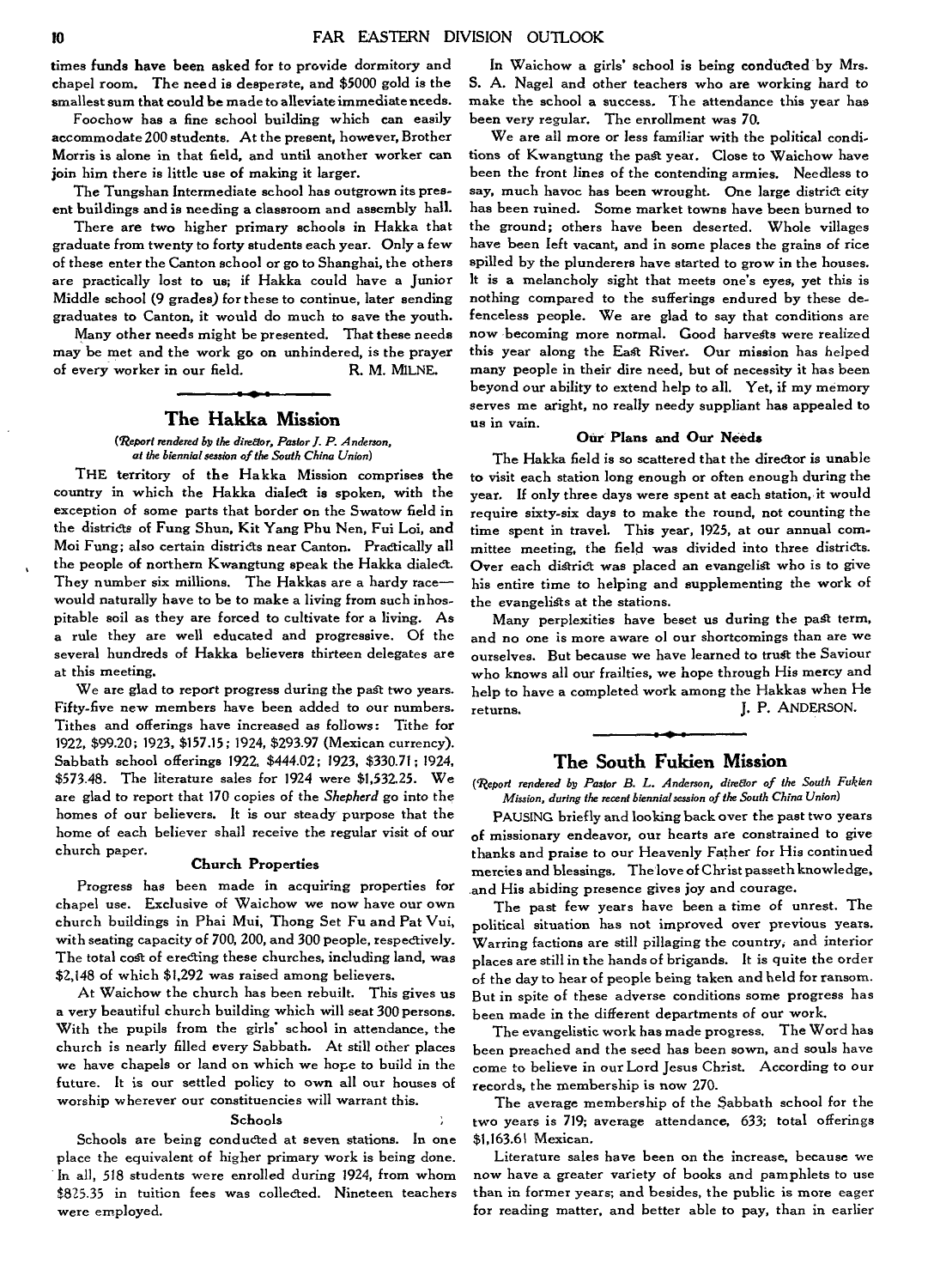times. **During 1923 our sales amounted to \$2,955.46 Mexican; in 1924, \$5,327.60; total for the biennial period, \$8,283.06. A large part of the literature has been distributed by students and teachers during week-ends and in summer vacations.** 

**The July health number of the** *Signs* **(Chinese) seemed to appeal to the public. The word "hygiene" is now a word much used in the Chinese vocabulary. One military official bought at one time 3,000 copies for his soldiers.** 

**Five elementary schools have been operated. The present enrollment is 310. Tuitions received from these schools for the biennial period have amounted to \$979.55 Mex.** 

**The Sino-American Middle School, at Kulangsu, Amoy, has enjoyed a fair patronage. During the autumn semester the enrollment, including the girls' department, reached an even 200 students. Tuitions and other fees received for the biennial period amounted to \$6.917 Mex. If sufficient and proper facilities were provided, the enrollment and receipts could easily be increased 100% without materially adding to the operating expense.** 

**The Missionary Volunteer society which is organized at the school has been carrying forward its regular weekly programs on Sabbath afternoons. These have been most interesting and helpful. The different bands have been busy in their department, and some good work has been done. The older and more experienced members of the society have given considerable time to street preaching and visiting villages on week-ends. The offerings to missions have amounted to \$45 Mex.** 

**On May 22 of last year, the South Fukien Mission sustained the loss of tried and faithful workers. Pastor W. C. Hankins, after ten years of faithful service (his second term), returned with his family to the homeland on furlough, in order that their daughters may have school privileges. We miss them much. But on the same day that we bade farewell to the workers who first arrived at Amoy in 1905, we also welcomed Pastor V. J. Maloney and family to the joys and labors of the South Fukien Mission.** 

**In the name of Him who said "Go," and with it gave the promise, "Lo, I am with you alway," we face the future with courage and confidence. B. L.** ANDERSON.

## **The Swatow Mission-1923-1924**

*(Synopsis of a report rendered by the aEting director,* Brother *E. E. Carmen, at the biennial meeting of the South China Union.)* 

DURING **the period covered by this report (to quote from Brother Bates) "greater effort has been** made to **raise the moralstandard of the churches we already have, rather thanto reach out into new fields, and try to make new converts. The results of such work, of course, cannot be given in figures."** 

**The Higher Primary Boys' School, formerly operated in Swatow, has been moved into the** country **and divided into two schools, one for the Swatow-speaking members, at Peh Thah and one for our Hakka constituency at Kong Im, Sua. Much of the land and buildings of the Peh Thah school was donated by the people of that district. During the past year it has been necessary to do considerable remodeling and buying of small plots of ground, that the best work might be done and undesirable conditions removed. Now we have a school with room for fifty or more boys. The school for**  the **Hakka-speaking people is conducted in a mission-owned chapel, fairly large and commodious.** 

**One of our needs is housing room for our girls' school in Swatow and a** suitable **meeting place in that city. The** 

**work is going forward, in spite of all handicaps. The field is ripe for the harvest. Calls are coming from every section. It seems to me just now that the great need is for evangelical work—a need transcending our need for mission schools.** 

**We believe that Swatow is one of the most** needy **fields of earth, and we are thankful for the privilege of working here. During the past few months while military operations in the interior made extensive itinerating impracticable, we have had some precious experiences in Swatow, including labor for sailors of naval vessels stationed in the harbor. Truly it seems that God is leading out on every hand, and thus urging us in no uncertain way to press in and do our part. We gladly dedicate our lives to the finishing of His work in the Swatow mission.** ERNEST **E.** CARMEN.

## **The Kwangsi Mission**

#### *(di* synopsis of *the report rendered by the direffor, Pastor P. V. Thomas, for the years 1923 and 1924, at the biennial session of the South China Union, Canton March, 1925)*

WITH **David we wish to say, "The Lord bath done great things for us, whereof we are glad." We thank the Lord for His care over His people for the past two years. The foreign workers have been kept in strength and health to perform their duties without interruption, and** our Chinese **brethren have also been under the kind Band of God, as they have been protected from violence of contending robbers and soldiers while their neighbors have been mistreated and robbed.** 

**The Kwangsi mission territory is the largest in the Union, including all the Kwangsi Province, besides the Ling Shan, On Po, and Hum Chow districts of Kwangtung. The area of our mission is seventy-seven thousand square miles. There are two principal languages, the Cantonese and the Mandarin, besides several Miao and other dialects. Of all the provincial missions in South China, Kwangsi has the poorest of communications, being practically without railways and without wagon roads. The people depend wholly upon waterways and small footpaths for travel.** 

**During 1923 the director and only ordained worker was out of the field on furlough, and there were no membership gains; but in 1924 forty-three were baptized, making the present membership 147.** 

**In** connection **with each station, evangelistic efforts have**  been made. In Nanning a matshed effort was conducted, **with good attendance. The dispensary helpers and doctors took part in this effort, going out to the near-by villages preaching the gospel and healing the sick.** 

**Two schools have been in operation most of the time, one at Nanning and one at Naam Heung. This latter school has been in operation for several years** and **is self-supporting, the church members themselves guaranteeing the teacher's salary. Two new schools will open during 1925 under this plan, one at Kwai Ping and one at Lim Chow. Seven from our field are attending the Canton Intermediate School.** 

**For the first time the literature sales went beyond the goal set. Besides the books and pamphlets distributed, nearly 700 subscriptions were taken for the** *Signs.* **We greatly need regular canvassers. We are praying that the Lord of the harvest will send laborers into His harvest. The province is noted for its poverty and hard travel. We must have hunters for souls, men who love God and the souls of the people, and who will not be afraid of hardship.** Pray **that we may find and develop these much needed** workers.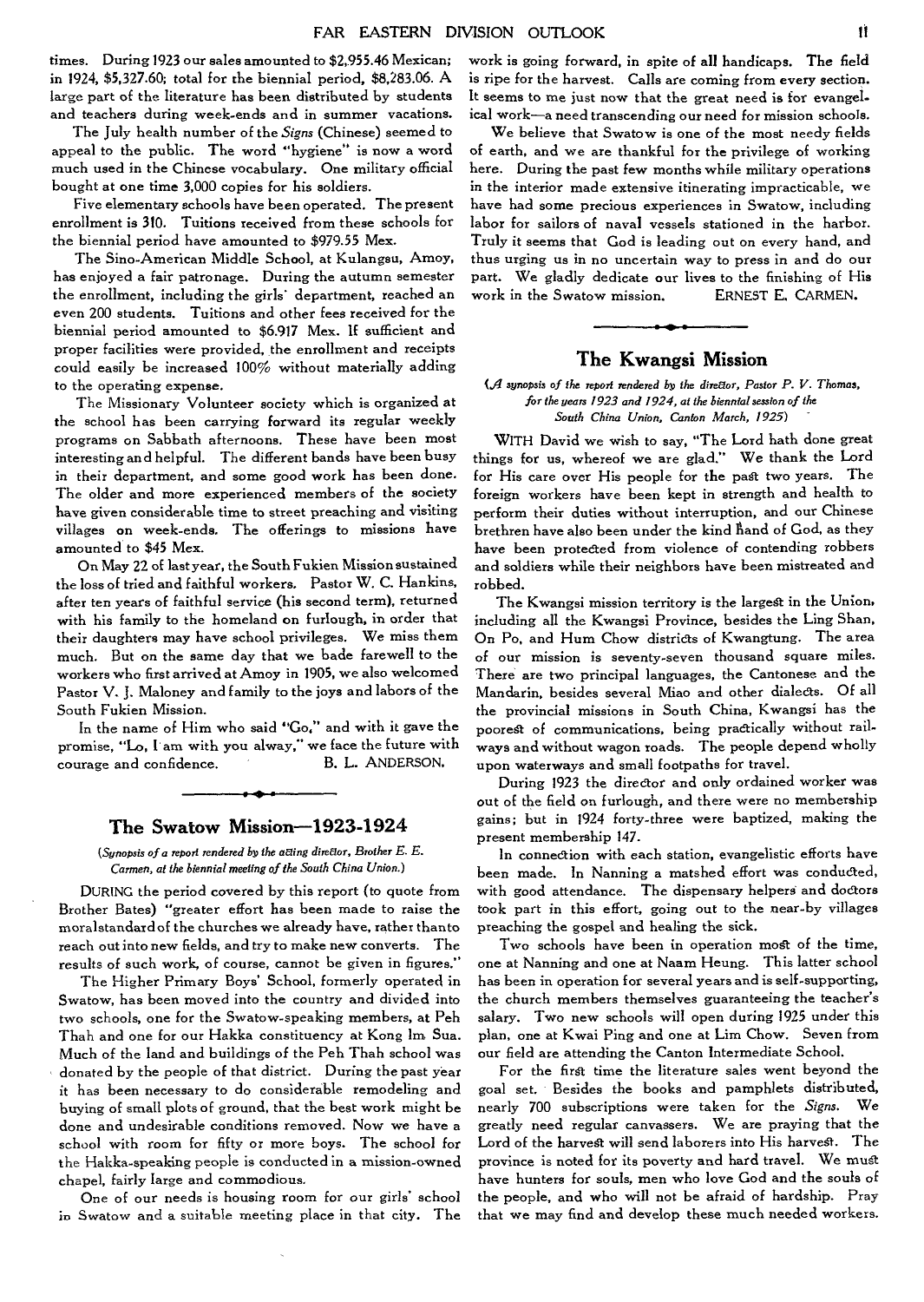The dispensary is doing well financially, and is gaining us many friends. The patronage has been good, and from the earnings and donations we have been enabled to build a wall around the place, besides adding a kitchen, and rooms for four patients. We still need more room to accommodate patrons, and also living quarters for the nurses and helpers. If political conditions will remain quiet for a little time, we hope to raise enough money to build an addition that will double our capacity and give us the needed quarters for nurses.

Our financial report has some encouraging items, and though the figures are not large, the trend *is in* the right direction. While the budget for 1924 decreased, the tithes and offerings increased.

| Tithes              | 1923          | 1924            | Increase |
|---------------------|---------------|-----------------|----------|
| Workers             | \$230.60 Mex. | \$218.25        |          |
| Lay members         | 165.43        | 196.88          | 19.10    |
|                     | 396.03        | 415.13          |          |
| S. S. Donations     |               |                 |          |
| 12 Sabbaths         | 125.97        | 271.05          |          |
| 13th Sabbath        | 113.01        | 115.45          | 146.62   |
|                     | 238.98        | 386.50          |          |
| Harvest Ingathering |               | 48.57           | 48.57    |
| Book sales          | 1128.93       | 2287.88 1158.95 |          |

Our church membership now stands at 147, a net gain of 22 over the previous period. We thank the Lord for these small gains, and pray that they may be increased many times in the coming period. P. V. THOMAS.

## **Home Missionary Department**

(Synopsis of report rendered by Brother R. M. Milne, at the biennial session of the South China Union)

THE home missionary work holds within it great possibilities for the church in China. In Testimonies for the Church, Vol. 9, p. 32, we read: "If every church member were a living missionary the gospel would speedily be proclaimed in all countries." What would it mean in South China if each member were an active Home Missionary worker? If each of the 2000 members in our Union "no matter what his calling in life, made it his first interest to win souls to Christ," how quickly the church would grow. The members could then support their primary and higher schools, erect their church buildings, and make the work almost self-supporting. A good education is not the great essential for this line of work. "It is he who yields himself most unreservedly to God that will render Him the most acceptable service."

This then—to put the members to work—is our great task. Our aim has been "Each one win one." With each member a worker this goal would not be hard to meet. "Every church should be a training school for Christian workers." Here the members should learn how to do missionary work; how to meet the people in their homer and give them the gospel; how to distribute literature and to hold Bible readings. It is important that our Chinese con-. stituency learn to bear responsibilities in this line of mission.. ary endeavor; and that our Chinese workers be encouraged ol ead tout and organize the church members for service.

The subscription list of the *Shepherd,* our church paper, **in** the Union, is much higher than in the past, now reaching 663. As several of the directors have expressed it, if we can keep our people reading the church paper, we shall have fewer apostasies and a cleaner church.

A new feature of the Harvest Ingathering this year has been the soliciting of funds by the members through the sale of papers. Not all fields have felt free to urge this, and *it* might be well while here together to consider this question—to what extent should we urge our members to take part in soliciting. In the 1924 campaign 3050 Chinese papers and 100 English papers were used. Only one gift of \$100 Mex. was received, and the total of \$919.34 was made up of small amounts.

According to the reports, good gains have been made in every line of missionary work over previous years. Here are some of the figures:

| <b>Comparative Report</b>                   |         |          |  |  |
|---------------------------------------------|---------|----------|--|--|
|                                             | 1921-22 | 1923-24  |  |  |
| Letters written                             | 977     | 1096     |  |  |
| Letters received                            | 317     | 628      |  |  |
| Missionary visits                           | 5650    | 13.663   |  |  |
| Bible readings or cottage meetings          | 4120    | 10,915   |  |  |
| Subscriptions taken                         | 35      | 168      |  |  |
| Papers sold                                 | 494     | 951      |  |  |
| Papers mailed, lent or given away           | 6437    | 34.656   |  |  |
| Books sold                                  | 143     | 249      |  |  |
| Books lent or given away                    | 250     | 250      |  |  |
| Tracts sold                                 | 21      | 70       |  |  |
| Tracts lent or given away                   | 10.000  | 31,019   |  |  |
| Articles of clothing given away             | 253     | 674      |  |  |
| Number of meals provided                    | 993     | 2.651    |  |  |
| Treatments given                            | 1024    | 4372     |  |  |
| Offerings for home missionary work \$455.43 |         | \$861.15 |  |  |
| Number of conversions                       |         | 36       |  |  |

For what the Lord has helped us accomplish we thank Him, and with renewed determination consecrate ourselves to the task of training our church membership for service for the *finishing of the gospel* work *in* the earth.

R. M. MILNE, *Seey.* 

## **Methods that Help**

#### **Looking the World in the Face**

WHEN that great *missionary* pastor, Dr. D. M. Stearns of Germantown, was asked, "What methods do you use for visualizing missions to your people?" he responded, "I always keep the world before their eyes."

A five or ten minute map talk or exercise will help an entire school or congregation to look the world in the face.

1. Pray for various mission fields with the map before you. Take China, for instance. Have a leader point out the *capital,* then pause *for* prayer for that great nation, and all its officials. Pass on to various mission fields or institutions, calling attention to the accomplishments for which thanks should be given, and to the needs for which inter-cession should be made. Pause at each station or institution for prayer. The leader may *voice* all the petitions, or different leaders may be assigned in advance, or some or all of the prayer may be silent thanksgiving and intercession.

2. The *map may* be used in connection with a flag exercise. In a map study of a certain continent or section have boys or girls carry flags of that country and each give a striking fact about it, or about one of its cities or sections.

3. "Around the World in Thirty Minutes" may be given by some one who knows the *mission fields* of the church, and knows how to make a map talk with a pointer. thirty minutes may be changed to five or ten for a Sabbath school and still make possible a clear presentation of the location of mission stations.

4. A series of five-minute map talks on our various mission fields may be given on several successive Sabbaths.

5. Much interest may be aroused and much information given by *assigning to various classes* responsibility for presenting in five or ten minutes mission work in certain countries by means of the map.<sup>-</sup> Missionary Review of the World, *February, 1925, adapted.*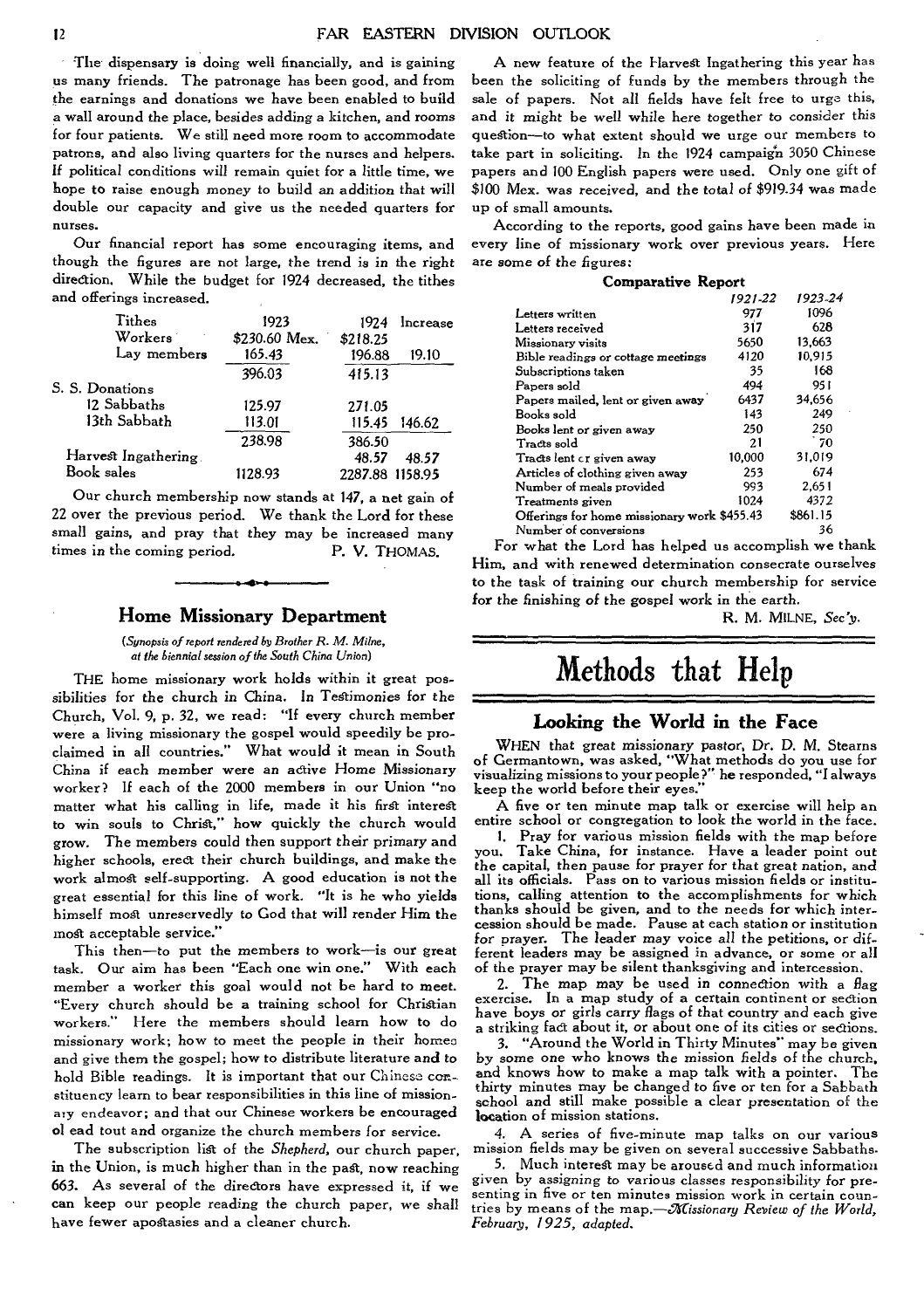## **Sabbath School Department—Convention Program, April 3-14, 1925**

#### Friday, April 3

Greeting: W. A. Spicer

Roll Call of Secretaries, with Responses Address: Why We Have Met Here Mrs. I. H. Evans Discussion: F. H. De Vinney What I Have Seen of the Influence of Our Sabbath Schools C. H. Watson Discussion: T. Babienco We Must Take Our Responsibilities in the Sabbath School Work<br>More Seriously M. E. Kern More Seriously Discussion: Andrew Nelson Sunday, April 5 Visiting Our Russian Sabbath Schools in the Far Eastern Division T. Babienco Topic: The Real Purpose of the Sabbath School B. Petersen Discussion: W. P. Henderson Topic: How Can We Make the Sabbath School More Efficient in Soul Winning Discussion: M. C. Warren; J. G. Gjording Monday, April 6 A Visit to Our Sabbath Schools in Peking Mrs. W. 3. Harris Topic: The Efficient Sabbath School Program Mrs. L. V. Finster Discussion: H. 0. Swartout; A. Mountain Topic• The Singing Mr. H. C. Shen Discussion: Mrs. S. L. Frost Topic: Making the Most of the Lesson Study Pauline S. Guild Discussion: 0. A. Hall Topic: The Review I. H. Evans Discussion: E. R. Thiele Question Box S. E. Jackson Tuesday, April 7  $\Delta$ Visiting Our Sabbath Schools in Korea H. A. Oberg Topic: Our Sabbath School Membership L. V. Finster Discussion: K. H. Wood Topic: How the Home Department Helps Stop Membership Leaks in Mission Lands E. J. Urquhart Discussion: H. A. Oberg Topic: Building up a Successful Home Department Florence E. Wood Discussion: M. C. Warren Topic: The Woman's Work as Related to the Sabbath School Mrs. F. H. DeVinney Discussion: Mrs. B. Miller Mrs. H. 0. Swartout Question Box S. E. Jackson Wednesday, April 8 A Glimpse at Our Sabbath Schools in Borneo and Singapore Effie A. James Topic: Daily Stady of the Sabbath School Lesson V. E. Hendershot Discussion: C. H. Watson Topic: Practical Suggestions for Promoting the Daily Study Plan E. R. Thiele Discussion: John Oss Topic: The Rewards of Daily Study Florence E. Wood Discussion: Yeh Kwen Gan; M. E. Kern Topic: Memory Work for Our Sabbath Schools H. 0. Swartout Discussion: Mrs. L. V. Finster Question Box S. E. Jackson

#### Thursday, April 9

Visiting Our Sabbath Schools in Japan V. T. Armstrong

Topic: Sabbath School Finance and Its Place in the World-wide Mission Plan C. C. Crisler

Discussion: C. H. Watson

Topic: Where the Money Comes From and Where It Goes

- 1 The Regular Mission Offering I. H. Evans Discussion: L. V. Finster
- 2 The Thirteenth Sabbath Offering Ida E. Thompson Discussion: Mrs. John *Oss*
- 3 Home Department Offerings Mrs. R. M. Milne
- 4 The Birthday Offerings Mrs. W. J. Harris
- 5 Sabbath School Expense Money 0. F. Sevrens Discussion: H. L. Shull
- 6 Reporting the Sabbath School Offerings H. W. Barrows Discussion: G. S. Luther

## Friday, April 10

- 
- Visiting Our Sabbath Schools in South China F. H. De Vinney
- Topic: The Soul Winning Teacher M. E. Kern Discussion: S. L. Frost
- Topic: Methods in Primary Teaching Mrs. Florence Shen Discussion: H. S. Lindt
- Topic: The Sabbath School Teachers' Training Course W. A. Scharffenberg Discussion: V. T. Armstrong
- Topic: Making the Most of the Teachers' Meetings Mrs. D. S. Williams Discussion: 0. F. Sevrens

#### Sunday, April 12

- Visiting **Our** Sabbath Schools in the Philippine Islands Mrs. 0. F. Sevrens
- Topic: Training Classes for Sabbath School Officers and Teachers in Our Training Schools S. L. Frost
- Discussion: 0. F. Sevrens; V. E. Hendershot Training the Secretaries to Report Mrs. L. V. Finster Discussion: Florence E. Wood; . Mrs. Edgar James
- Topic: The Value of Rally Days Mr. Bangnee A. Liu Discussion: K. H. Wood; M. E. Kern

#### Monday, April 13

Visiting **Our** Sabbath Schools in Malaysia L. V. Finster Topic: Our Sabbath School Officers

- 1 What Should Be Expected of the Superintendent 0. A. Hall
- Discussion: H. 0. Swartout; S. E. Jackson 2 The Secretary Who Lifts K. H. Wood
- Discussion: C. C. Morris; C. C. Crisler 3 Teaching to Win F. H. De Vinney
	- Discussion: S. L. Frost; M. E. Kern
- Question Box S. E. Jackson

#### Tuesday, April 14

Off the Beaten Track in East China J. G. Giording Topic: Last Words

- 1 Personal Work for Every Pupil Lucy Andrus
- 2 Promptness and Order D. S. Williams
- 3 Keeping the Interest at Par M. E. Kern

4 Our Goal for the Next Biennial Period M. C. Warren Topic: Resume of Special Points, with Charts C. C. Crisler

Prayer and Consecration Service I. H. Evans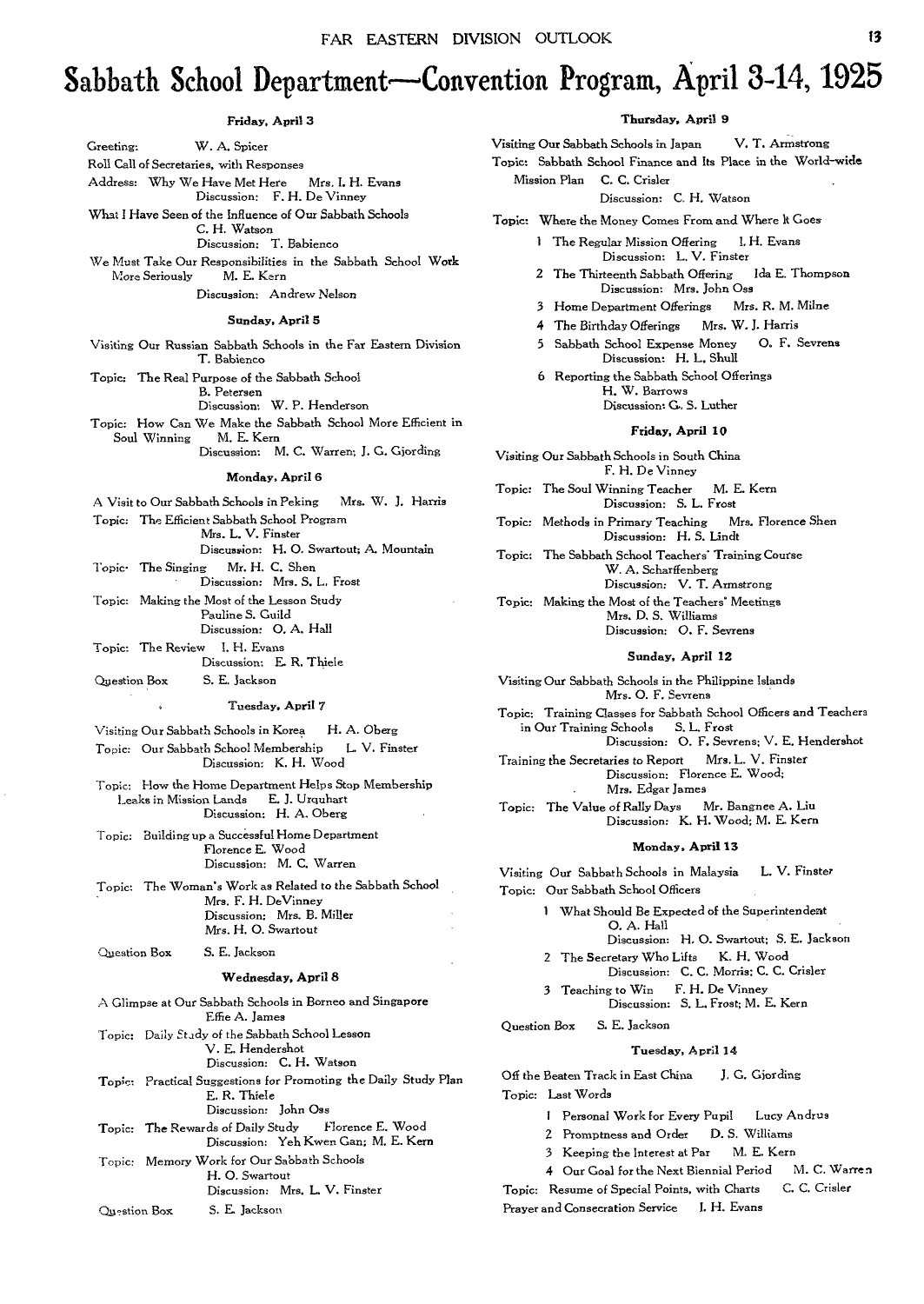## **Educational Department-Convention Program, April 3-14, 1925**

- VI. a. Purpose of our Schools: For Whom Established. b. When Should Schools be Opened, and under what Circum c. The Parent-Teacher Association. Lucy Andrus. d. How Organize the Elementary School Board; How Can We I. How our Schools in all Lands have Advanced the Work of this Message. I. H. Evans. *Discussion:* C. H. Watson, M. E. Kern. **11.** Our Far Eastern Educational Problem and Program. W. E. Howell. Discussion led by I. H. Evans. III. a. The Relation of the Field to the School. L. V. Finster. b. Relation of the School to the Field. 0. F. Sevrens. Discussion led by (a) **0.** A. Hall. (b) B. L. Anderson. **c. A** Definite Policy in Inspecting and Rating Schools. S. L. Frost. Discussion led by D. S. Williams. IV, a. Teaching: A Sacred Work. C. H. Watson. b. The Teacher: His Responsibility and Qualifications. M. E. Kern. c. What shall We Require of Teachers; What Standards shall Govern their Gradation? S. L. *Frost.*  Discussion led by (a) L. V. Finster. (b) V. T. Armstrong. (c) M. C. Warren, V. a. *Summer* Schools and their Work. W. A. Scharffenberg. b. Teachers' Institutes. V. E. Hendershot. Discussion led by (a) R. **M. Milne, (b)** S. H. Lindt. c. Teachers' Reading Course. Missionary Volunteer Reading Course. Ministerial Reading Course. Andrew Nelson. Discussion led by H. A. Oberg. C. H. Watson, C. C. Crisler. stances? D. S. Williams. W. J. Harris. Apply the Parent-Teacher Association to our Elementary School Work. W. A. Scharffenberg. Discussion led by (c) **R. M.** Cossentine. (d) C. A. Carter. Essentials in a Seventh-day Adventist School Curriculum. W. E. Howell. b. Relative Importance of Subjects in this Curriculum: What can Safely be Eliminated? W. E. Howell. can Safely be Eliminated? To what Extent should We Follow the General *Conference*  Educational Department Curriculum? be our Relationship to the Established School Curriculum of the Government? H. 0. Swartout, Uniform Curriculum and Uniform Examinations. V. E. Hendershot, L. C. Wilcox B. F. Gregory. VIII. The Bible Teacher and his Work. I. H. Evans. Discussion led by Giang Taung Gwang. IX. a. Industrial Work: Its Place in the Higher School Curriculum. I. H. Evans. Discussion led by C. H. Guild. b. Industrial Work in the Lower Grade School. H. L. Graham. Discussion led by G. J. Appel. c. English in our Curriculum. Discussion led by C. A. Carter.<br>riculum. Mrs. S. L. Frost. d. Music in our Curriculum. Mrs. S. L. Frost. 11. 12. **17.**
- X. a. The (Chinese) National Phonetic Script: Its Place and Im-<br>portance. H. O. Swartout. 20.
	- b. The Scholarship Plan.
	- Discussion led by W. P. Henderson.
	- c. Relation of the Educational Secretary to the Schools of the 22.<br>Union. The Union Educational Board: Its Work and 23.
	- Union. The Union Educational *Board:* Its Work and W. A. Scharffenberg.<br>Discussion led by Andrew Nelson.
		-
	- **d.** How to Make our Schools more nearly Self-Supporting. 24. Y. P. M. V. Days; Educational Days; Spring Wee<br>H. L. Shull, H. W. Barrows. 29. Special Efforts for Young People. M. E. Kern.
- **Xl. a.** Recreations, Amusements, Social Entertainments. M. E. Kern.
	- *Discussion* led by B. L. Anderson.
	- b. School Government, Discipline, Punishment, Dismissal B. L. Anderson. *Discussion* led by 0. F. *Sevrens.*
	- *c. Government* Recognition for our Schools. H. M. Lee.
- Discussion led by M. E. Kern. XII. a. Aims of our Higher Grade Schools in Chapel, Worship and How can Best Results be Obtained? V. E. Hendershot.
	- b. Faculty Prayer Meetings, and Student Prayer Bands. M. E. Kern.
		- Discussion led by **I. H.** Evans.
- XIII. School Texts: Our Needs and how the Situation is Being Andrew Nelson. Discussion led by V. E. Hendershot.
- XIV. a. Should our Young People be *Encouraged* to Go to America<br>to Study? S. E. Jackson. S. E. Jackson.
	- Discussion led by C. H. Watson.
	- b. The Fireside Correspondence School. M. E. Olsen. c. The Chinese Fireside Correspondence School.
		- W. A. Scharffenberg.
			- Discussion led by (b) M. E. Kern.
				- (c) **J.** G. Giording.
	- d. "Chinese Christian Educator." S. L. Frost. Discussion led by D. S. Williams.

## **Topics for Round Table or Committees**

- 1. Laboratories. H. **0.** Swartout.
	- Discussion led by H. M. Lee.<br>'eriods. W. A. Scharffenberg.
- 2. Supervised Study Periods. Discussion led by Wang Ging Bo.
- 3. Developing the Right School Spirit. Andrew Nelson.<br>4. School Vacations. D. S. Williams.
- School Vacations. D. S. Williams.
- *Discussion* led by L. C. Wilcox.
- 5. Time for Preparation of Lessons. Discussion led by C. A. Carter.
- 6. How can we Stimulate the Question and Answer Method? What Plan can be Advanced for Influencing Teachers to Make thorough Preparation of Lessons before Coming to Class? V. E. Hendershot.
- 7. Ideal Program for the Elementary School, Both Class and Seat. Work, Grades 1.4, with one Teacher; Grades 1-6, two Teachers, Mrs. D. S. Williams.
- 8. What is the best Plan for the Daily Program in Schools where Students must Work several *Hours each* Day. L. C. Wilcox.
- 9. How can We *keep Students equally Interested in* all the Essential Subjects? Should More Time be given to some Subjects than to Others? The Place of Physiology, Geography, and National **History** in the School. D. S. Williams.
- 10. Grading of Students. Entrance Examinations. Accepted Discussion led by Hwang Da Wei.<br>School Records and Reports. A System of Reporting.
- The Score Card: Its Use, Value and Importance.
- **13.**  To what Extent can We Use True Education Readers?
- 14. How can We Lighten the Course of Study for Industrial Students? J. E. Riffel.
- 15. Students? *J.* Model Libraries for the different Grades of Schools.
- 16. How can We Arrange for Proper Help to be Given to All Grades<br>of Schools, especially the Primary? C. C. Crisler,
- of Schools, especially the Primary?
- School Hygiene. G. J. Appel.
- 18. Furniture and Equipment in the Primary School. J. E. Riffel.<br>19. Importance of a Practical Education for Girls. Ida Thompson.
- 
- H. O. Swartout. 20. How can a greater Spirit of Reverence before, during and after<br>Discussion led by E. R. Thiele. 20. Meetings be Maintained? W. P. Henderson.
	- Discussion led by E. R. Thiele. Meetings be Maintained? W. P. Henderson. **21.** How may our Schools be Strengthened for the coming Year, and
		- for Permanent Growth and Development?
		- 23. Model School *Homes,* 
			- (a) The Preceptor and his Work. L. C. Wilcox.<br>(b) The Preceptress and her Work. Mrs. R. M. Mil
		- (b) The Preceptress and her Work. Mrs. R. M. Milne.<br>24. Y. P. M. V. Days; Educational Days; Spring Week of Prayer.
		- Special Efforts for Young People.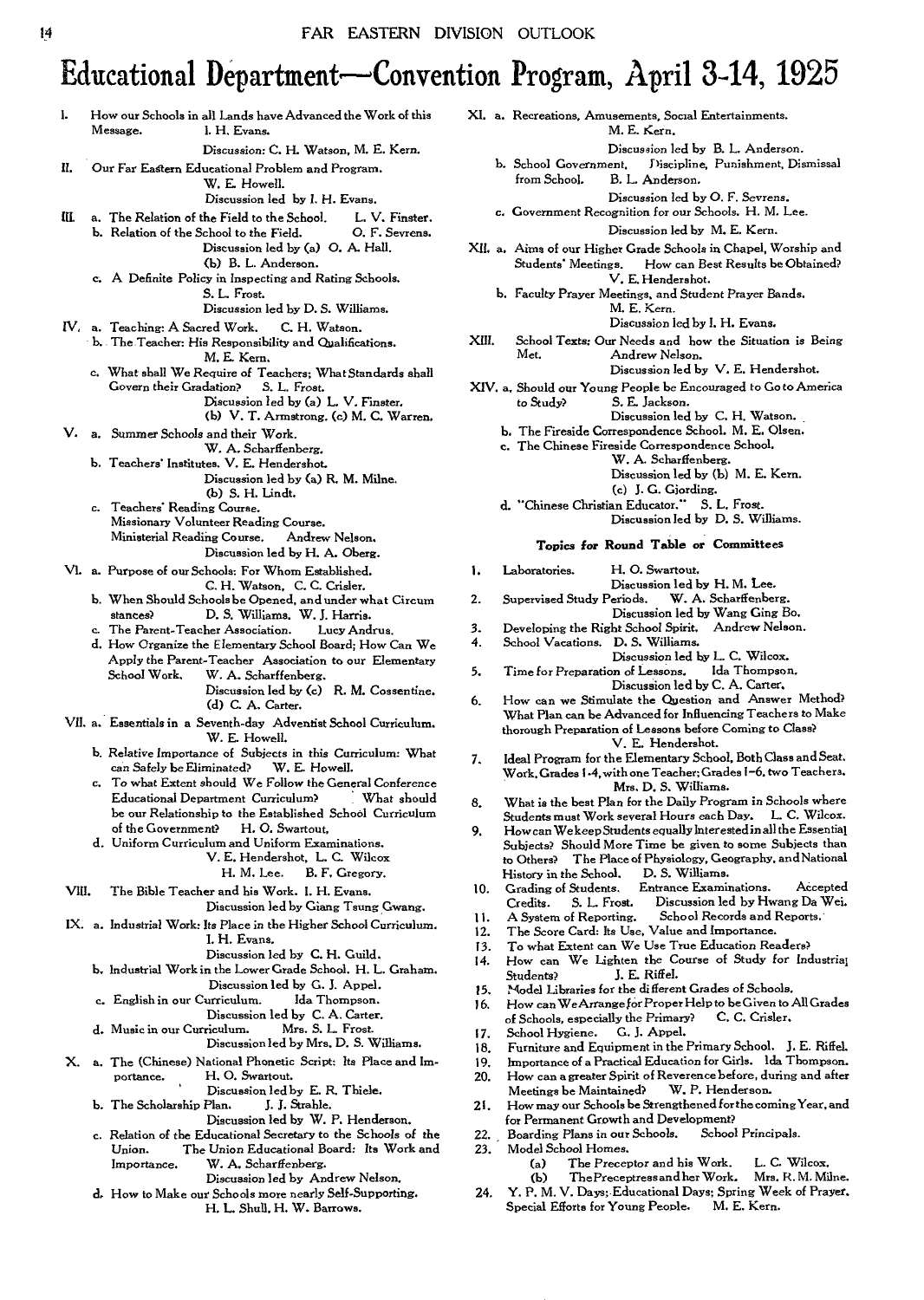# The Young People's Society of Missionary Volunteers—Far Eastern Division Convention Program—Shanghai, April 3-14, 1925

I. Young People: Their Nature. Development, Problems, and M. E. Kern.

Discussion led by 1. H. Evans.

- II. God's Call to the Youth. How May they be Saved, Enlisted, and Trained for God and the Work of this Message? C. H. Watson. Discussion led by M. E. Kern.
- 111, a. Reports of Missionary Volunteer Work in the Unions. *M.* V. Secretaries.
	- b. How Has the Y. P. M. V. Movement Proved a Blessing to this Denomination? How May the Blessings of *this* Movement be Brought to the Young People of the Far East? 1. H. Evans. Discussion led by M. E. Kern.
- IV. a. Why Have a Y. P. M. V. Society in the Church? Necessary<br>steps in Organizing such a Society. G. J. Appel. steps in Organizing such a Society.
	- b. To what Extent Should Y. P. M. V. Societies be Organized in the Provincial Fields? What Should be the Nature of the • Organization? Andrew Nelson.
	- c. What Plan Should be Followed Where theYoung People in the Church are Insufficient in Number to Form a M. V. Society? How May the Blessings of this Y. P. Movement be
	- Brought to these Young People? R. M. Cossentine. Discussion (a, b, and c) led by J. H. White.
- *V. a.* Relation of the Y. P. M. V. Society to the Church, and the Church to the Society.
	- b. Relation of the Y. P. M. V. Society to the Home Missionary<br>Department. M. E. Kern. M. E. Kern.
	- c. Relation of Church Officers and Teachers in our Schools to the Y. P. M. V. Society, its Work and Meeting. R. **M.** *Milne*  Discussion led by (a) L. V. Finster.

(13) W. A. Scharffenberg. (c) C. C. Crisler.

VI. a. The Missionary Volunteer Society: Its Motto, Aim and J. H. White.

Discussion led by B. F. Gregory.

- b. The Y. P. M. V. Meeting: When and how to Conduct Programs; How Arrange for Programs. 0. F. Sevrens. Discussion led by H. M. Lee.
- c. The Executive Committee of the Missionary Volunteer Society, and its Work. Mrs. L. V. Finster. Discussion led by G. J. Appel.
- d. Reporting: Individual, Society. Provincial, Union and L. H. Warren. Discussion led by Herbert C. White.
- VII, a. The Missionary Volunteer Manual: Its Contents; Who Should Have it? Shall it Be Translated in Whole or in Part for Use in the Different Fields? S. L. Frost. Discussion led by L. C. Wilcox.
	- b. The Devotional Features of the Y. P. M. V. Department; Work of the Devotional Society. C. A. Carter. Discussion led by R. M. Milne.
	- c. Educational Features of the Y. P. M. V. Work: Standard *of*  Attainment: Its Importance: How May We Prepare our Young People to Pass Examinations in these Subjects? V. E. Hendershot. Discussion led by E. R. Thiele,
	- d. Reading Courses: Choice of Books. , Fostering the Work: Examinations for Certificates; How May We Make it Possible for the Young People to **S**ecure these Books? D. S. Williams. Discussion led by 0. F. Servens.
- VIII. a. Our Boys and Girls: How Shall They be Safeguarded, and Won to the Message? V. E. Hendershot. Won to the Message? Discussion led by C. A. Carter.
	- b. The Junior Missionary Volunteer Society: Its Object and Field; How and When Organized? Its Place in the Elemen-<br>tary School. L. C. Wilcox. L. C. Wilcox. Discussion led by W. A. Scharffenberg.
	- c. Substituting Something Better for Objectionable Games and Fractices Now Indulged in by our Boys and Girls. *H.* M. Lee. Discussion led by R. M. Cossentine.
	- d. The Junior Manual: Its Contents. How May its Plans Be put into Cperation in the Far East? Andrew Nelson. Discussion led by B. L. Anderson.
- IX. a. Dangers for the Young in Present Day Literature, (Symposium)
	- b. Our Young People and Their Social Problems. Marriage<br>Conditions in all Fields. (Symposium) Conditions in all Fields.
- X. a. Home Conditions Throughout the Field. (Symposium)
	- b. How May tl e S'andard of Home Life Be Raised. M. E. Kern. Discussion (a, and b) led by B. Peterser.
	- e. The Work of the Home Commission as Related to our Young People's Work. Discussion *lel* by C. H. Watson.

XI, a. Qualifications and Work of the Conference or Mission Y. P. M. V. Secretary. How May He Do Efficient Work? S. H. Lindt. Discussion led by K. H. Wood.

- b. How Can the Y. P. M. V. Society Be Made a Real Success? Andrew Nelson. Discussion led by H. J. Doolittle.
- c. Preparation of Literature for Young People's Organization and Work: Tracts, Certificates, Membership Cards, etcetera. S. L. Frost. Discussion led by H. M. Lee.
- d. Relation of Our Young People to the Church Paper and the Educational and Y. P. M. V. Magazine. B. Petersen. Discussion led by 0. A. Hall.
- XII. a. Instruction along Missionary Volunteer Lines in Our Higher W. A. Scharffenberg. Discusson led by Andrew Nelson.
	- b. Work of the Different Bands. How Can This Work Be Made Effective? R. M. Cossentine. Discussion led by W. J. Harris.
	- c. Training Young People for Leadership in the Y. P. M. V. H. L. Shull.

Discussion led by W. A. Scharffenberg.

d. Yearly Goals: Morning Watch Calendar, Young People Won to the Truth. Money Raised, Certificates and Bible Year Cards, Standard of Attainment Certificates, etcetera. Mrs. I. H. Evans.

Discussion led by C. H. Watson.

- *XIII. a.* How Can We Carry the Inspiration, Instruction, and Help of this Convention into Our Unions. Provinces and Churches? 0. A. Hall.
	- **b.** Personal Resolutions. What Attitude Will I Take Toward this Work in the Future? All Taking Part.